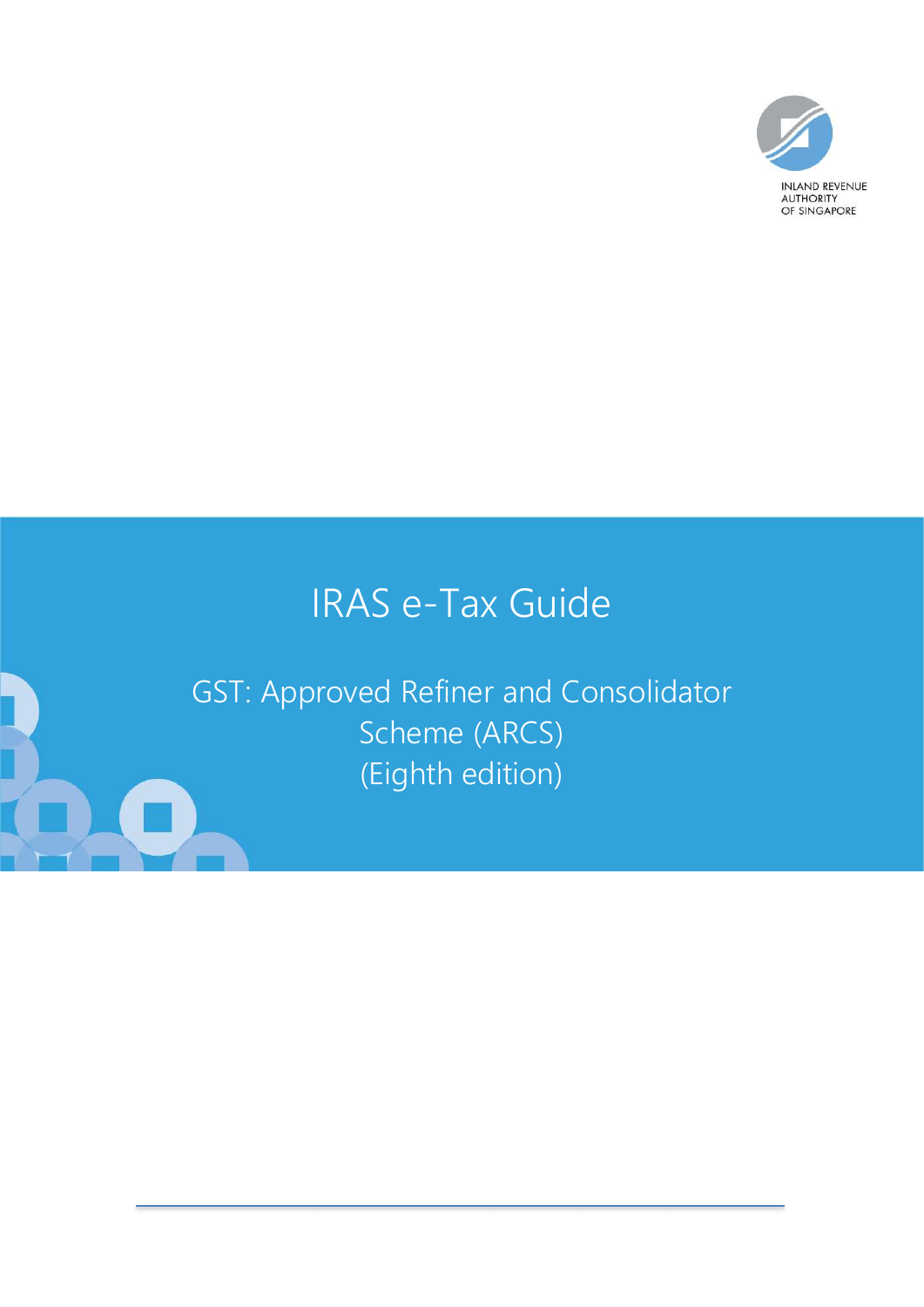Published by Inland Revenue Authority of Singapore

Published on 1 Mar 2021

First edition on 3 Sep 2012 Second edition on 29 Apr 2013 Third edition on 17 Feb 2014 Fourth edition on 10 Dec 2014 Fifth edition on 23 Jun 2015 Sixth edition on 11 Aug 2017 Seventh edition on 21 Oct 2019

> Disclaimers: IRAS shall not be responsible or held accountable in any way for any damage, loss or expense whatsoever, arising directly or indirectly from any inaccuracy or incompleteness in the Contents of this e-Tax Guide, or errors or omissions in the transmission of the Contents. IRAS shall not be responsible or held accountable in any way for any decision made or action taken by you or any third party in reliance upon the Contents in this e-Tax Guide. This information aims to provide a better general understanding of taxpayers' tax obligations and is not intended to comprehensively address all possible tax issues that may arise. While every effort has been made to ensure that this information is consistent with existing law and practice, should there be any changes, IRAS reserves the right to vary its position accordingly.

© Inland Revenue Authority of Singapore

All rights reserved. No part of this publication may be reproduced or transmitted in any form or by any means, including photocopying and recording without the written permission of the copyright holder, application for which should be addressed to the publisher. Such written permission must also be obtained before any part of this publication is stored in a retrieval system of any nature.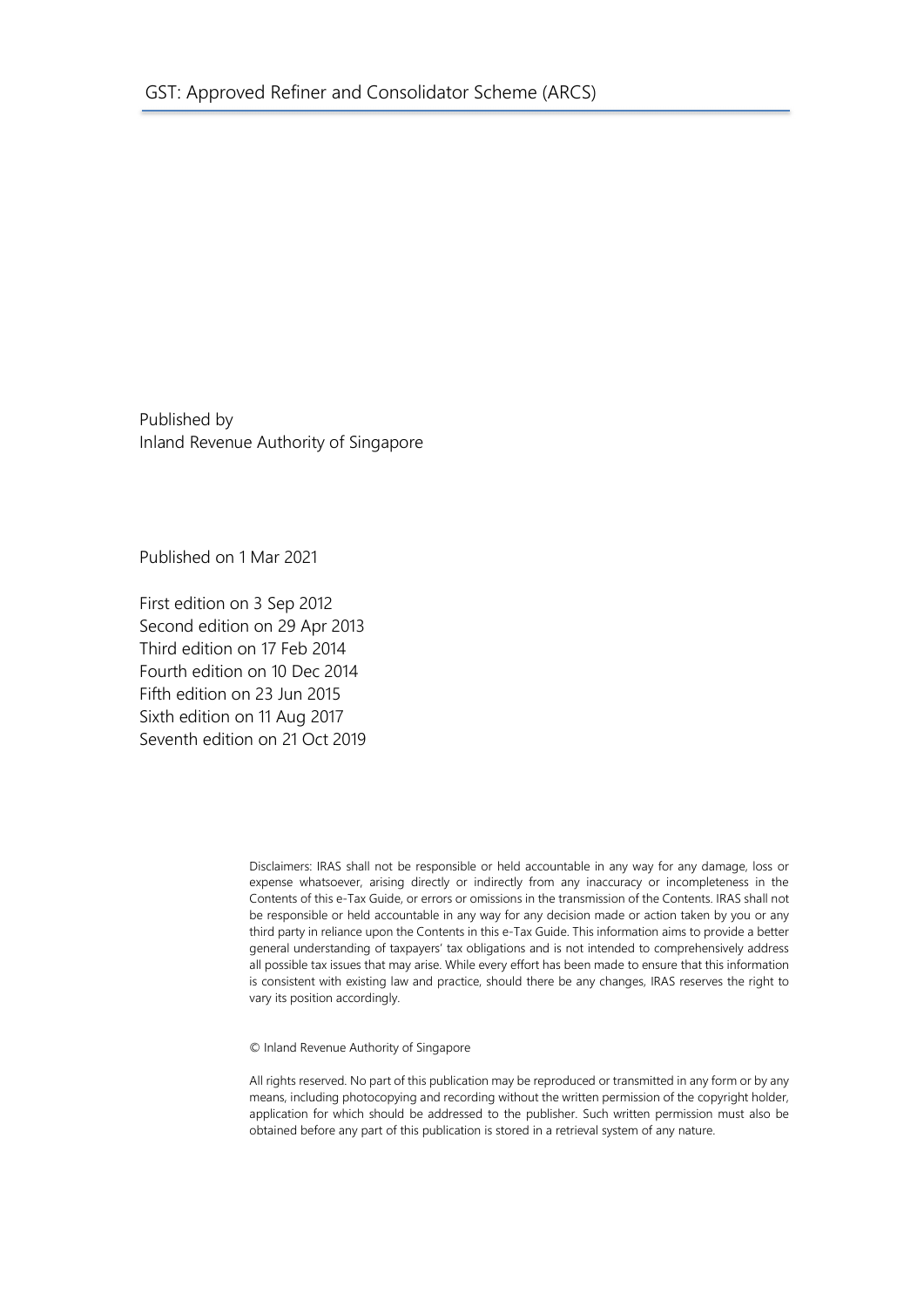# Table of Contents

| 1                       |                                                                                |  |
|-------------------------|--------------------------------------------------------------------------------|--|
| $\mathbf 2$             |                                                                                |  |
| 3                       |                                                                                |  |
| 4                       |                                                                                |  |
| 5                       |                                                                                |  |
| 6                       |                                                                                |  |
| $\overline{\mathbf{7}}$ |                                                                                |  |
| 8                       | Responsibilities and Reporting Requirements under the ARCS 20                  |  |
| 9                       |                                                                                |  |
|                         |                                                                                |  |
| 11                      |                                                                                |  |
|                         |                                                                                |  |
|                         |                                                                                |  |
|                         | 14 Appendix 1: GST Reporting Requirements for ARCS Persons  29                 |  |
|                         | 15 Appendix 2 - Illustration on the attribution and apportionment of input tax |  |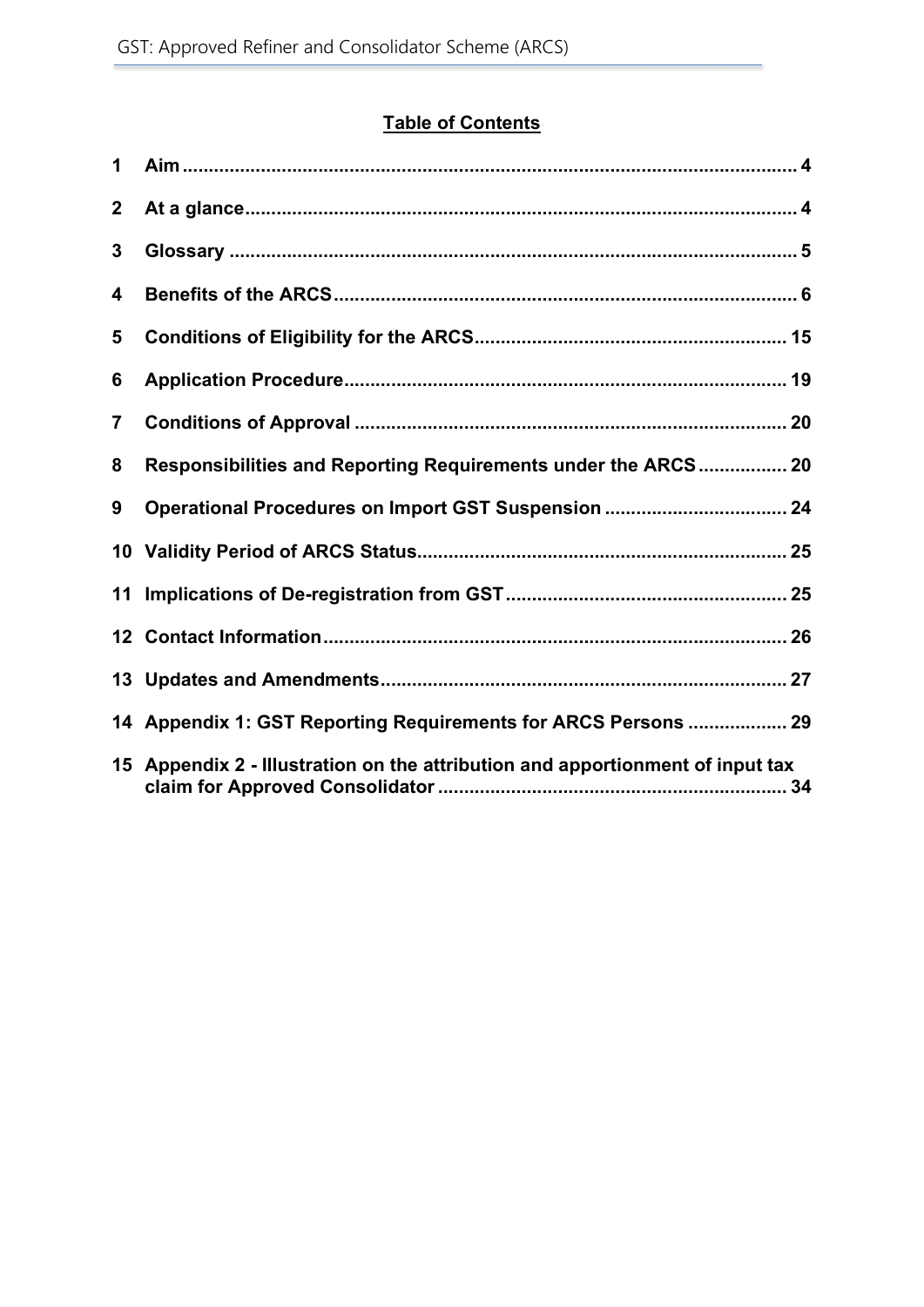# GST: Approved Refiner and Consolidator Scheme

# 1 Aim

- 1.1 This e-Tax Guide provides details of the Approved Refiner and Consolidator Scheme (ARCS). The scheme is a measure to ease cash flow and compliance of qualifying refiners and consolidators of Investment Precious Metals ('IPM') in their payment of GST on import and purchase of raw materials as announced by the Deputy Prime Minister and Minister for Finance in his 2012 Budget Statement, as well as to relieve input tax incurred in their refining activities. These benefits aim to develop a IPM refining and trading cluster in Singapore.
- 1.2 This guide covers the following:
	- (a) Benefits of the ARCS for qualifying refiners and consolidators;
	- (b) Eligibility conditions and application procedure for the ARCS for refiners and consolidators; and
	- (c) Responsibilities and reporting requirements under ARCS for approved refiners and consolidators.

# 2 At A Glance

- 2.1 With effect from 1 Oct 2012, the importation and supply of IPM in Singapore are exempt from GST. IPM for GST exemption purposes refers to gold, silver or platinum in the form of a bar, ingot, wafer and coin which meets certain criteria. Businesses can refer to the e-Tax Guide "GST: Guide on Exemption of Investment Precious Metals (IPM)"<sup>1</sup> for the definition of IPM. The supply of IPM for export continues to be zero-rated, provided that the relevant export documents are maintained<sup>2</sup>.
- 2.2 Concurrently from 1 Oct 2012, the ARCS is introduced. As an ARCS person, you will enjoy the following benefits:
	- (a) GST suspension on importation of goods;
	- (b) Waiver of GST payment on goods supplied between ARCS persons; and
	- (c) Special input tax recovery for ARCS persons, as compared to the input tax claims allowable under normal GST rules following the GST exemption of IPM.
- 2.3 To give legislative effect to the scheme, amendments have been made to section 37B of the GST Act and regulation 46A of the GST (General) Regulations.

<sup>1</sup> Please refer to www.iras.gov.sg > Quick links > e-Tax Guides > GST.

 $^2$  For more information on exports and export documentation, please refer to the e-Tax Guide "GST: A Guide on Exports".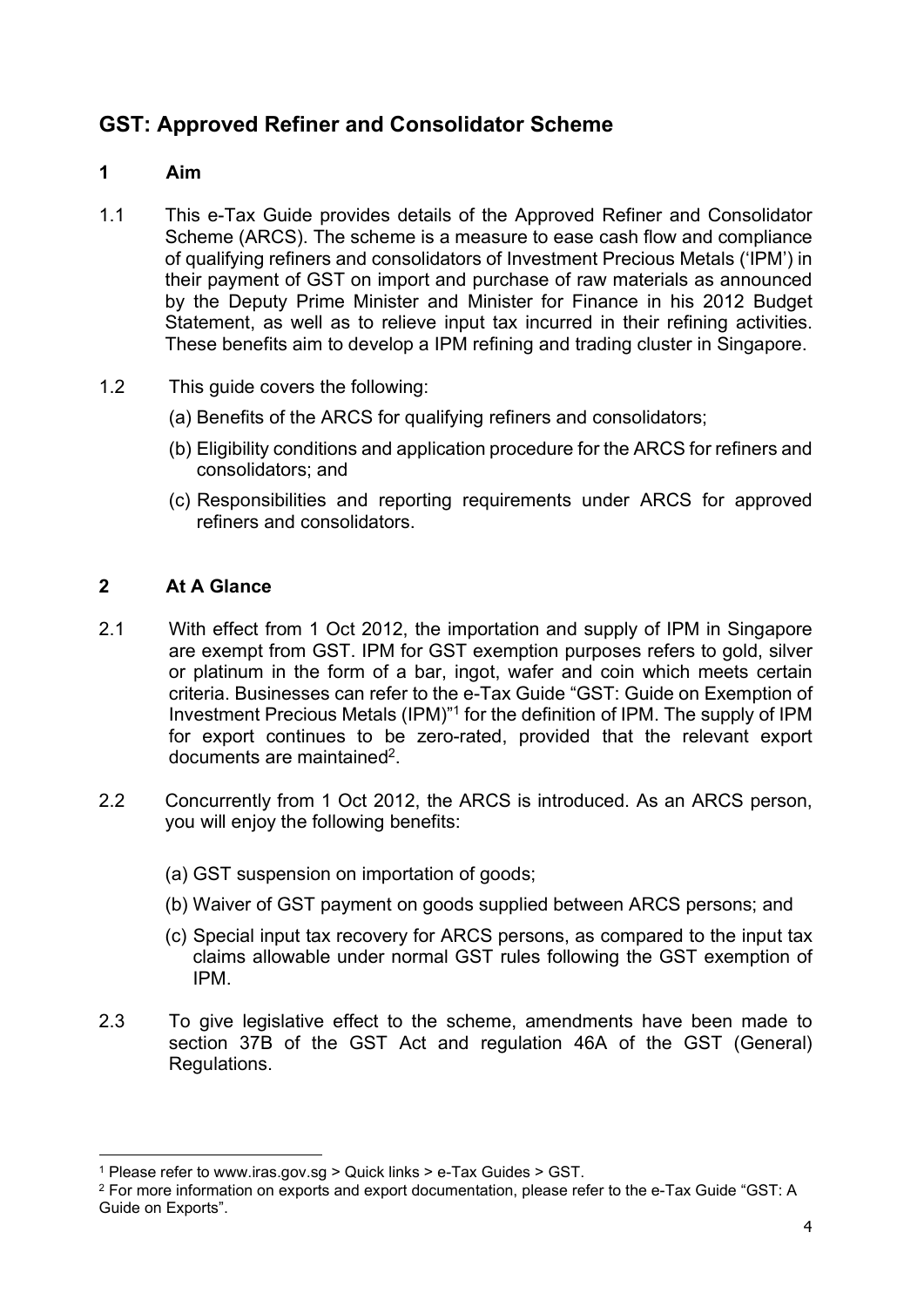#### GST on imported services

2.4 From 1 Jan 2020, if you are a GST registered person who procures services from overseas suppliers, you may be subject to reverse charge if you are not entitled to full input tax credit<sup>3</sup> or you belong to a GST group that is not entitled to full input tax credit. This means that you have to account for GST on the value of your imported services as if you were the supplier, except for certain services which are specifically excluded from the scope of the reverse charge. You will be able to claim the GST accounted for on your imported services as your input tax, subject to the normal input tax recovery rules. For more information, please refer to the e-Tax Guide, "GST: Taxing imported services by way of reverse charge".

#### 3 Glossary

#### 3.1 ARCS person

An Approved ARCS person is identified and accorded status as either an Approved Refiner or Approved Consolidator.

Approved Refiners and Approved Consolidators have to comply with the conditions, requirements and control standards imposed on them under the ARCS.

Any reference to "ARCS person" in this guide would refer to both Approved Refiner and Approved Consolidator.

The names of ARCS persons will be published on IRAS' website at www.iras.gov.sg under GST > For GST-registered businesses > GST Schemes > Approved Refiner and Consolidator Scheme (ARCS).

#### 3.2 Approved Refiner

An Approved Refiner is one that processes or converts goods into IPM or extracts IPM from goods and is approved by IRAS under the ARCS.

An Approved Refiner can also be one that mints coins that are IPM and is approved by IRAS under the ARCS.

#### 3.3 Approved Consolidator

An Approved Consolidator is one that consolidates or aggregates materials containing gold, silver or platinum (e.g. scrap materials) belonging to itself or overseas persons for supply or delivery to specified refiners (refer to paragraph 5.2 below) to be refined into IPM and is approved by IRAS under the ARCS.

 $3$  An Approved Refiner under the ARCS is able to recover all its input tax incurred in the course or furtherance of the business pursuant to regulation 46A (16) of the GST (General) Regulations and hence, not required to apply reverse charge. On the other hand, an Approved Consolidator under the ARCS is required to apply reverse charge on its imported services, if it is not entitled to full input tax credit.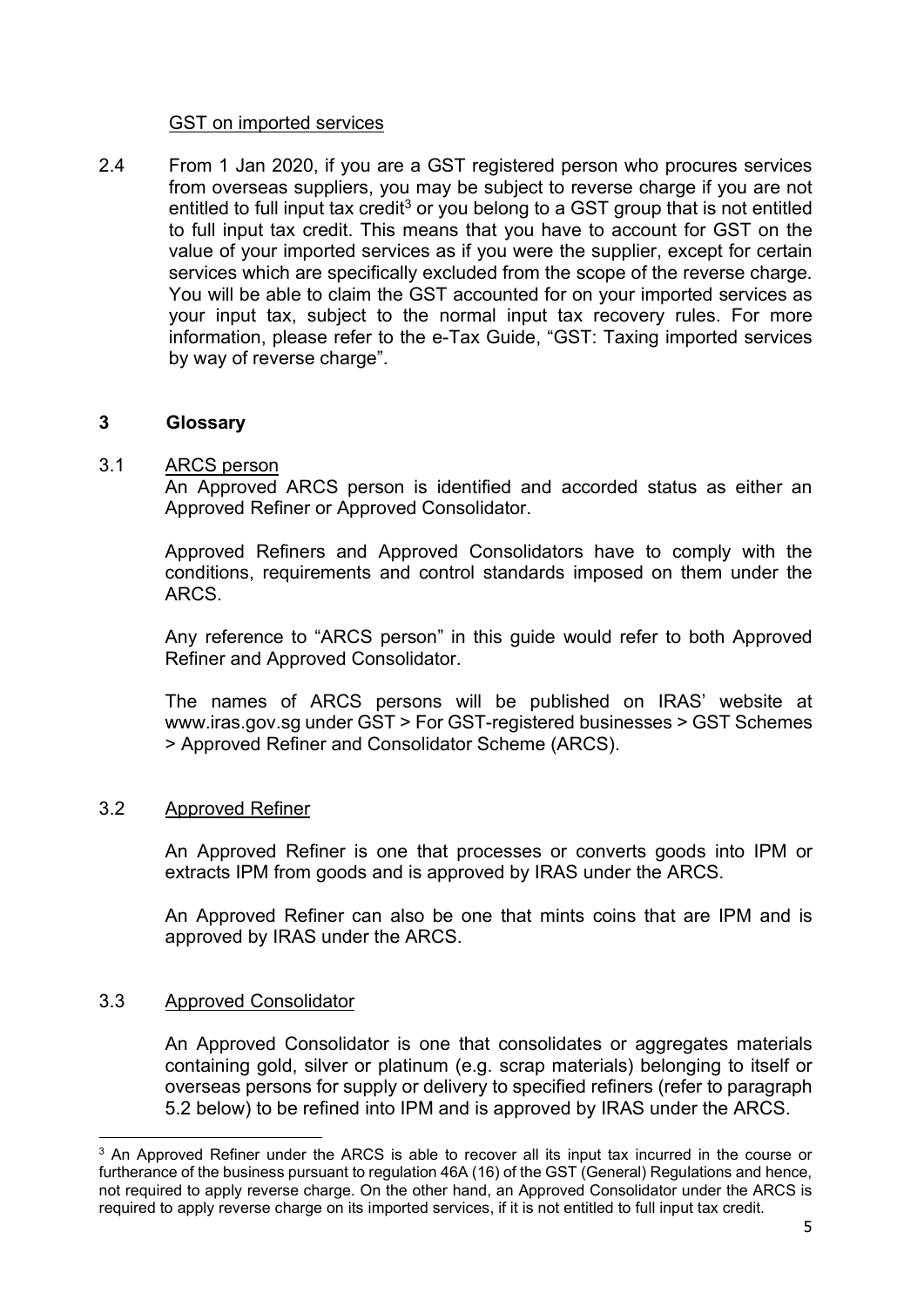# 4 Benefits of the ARCS

# (A) For Approved Refiner

- 4.1 As an Approved Refiner, you may operate either the toll refining model, buysell model or both. Under the toll refining model, you are merely providing refining services to your customers for a consideration and would not take ownership of their raw materials or IPM produced. On the other hand, in the buy-sell model, you would buy over the materials, refine them into IPM and subsequently sell the IPM in your own capacity. The selling price of the IPM would usually factor in your refining costs.
- 4.2 The following diagrams illustrate the toll refining and buy-sell models and the respective benefits you will enjoy as an Approved Refiner under ARCS. The benefits are further explained in the subsequent paragraphs.



# (i) Toll refining model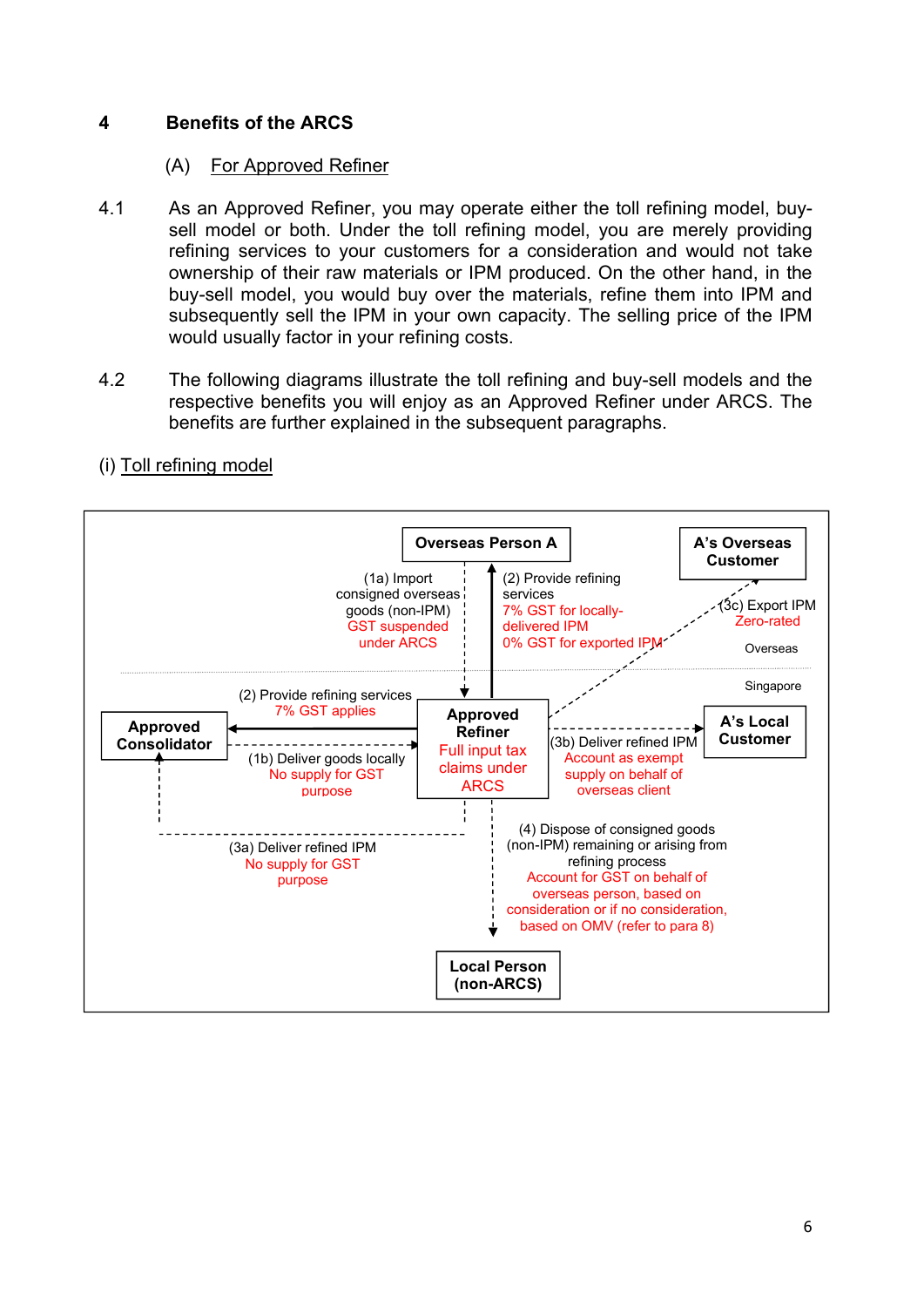# (ii) Buy-sell model



# (a) Import GST suspension

- 4.3 You will enjoy import GST suspension<sup>4</sup>, meaning that you do not need to pay GST when you import goods under the following scenarios:
	- (i) Importation of your own goods (e.g. your fixed assets, inventory, materials used in your refining activities) in the course or furtherance of your business;
	- (ii) Importation of goods belonging to your overseas principal for supply (either in Singapore or for export) as an agent under section 33(2). The overseas principal must not be GST-registered or if he is GST-registered, the registration is as a pay-only person under the Overseas Vendor Registration regime<sup>5</sup> (OVR);
	- (iii) Importation of goods belonging to your overseas principal, which will subsequently be re-exported under section 33A. The overseas principal

<sup>4</sup> Regulation 46A(8)(a) and (9).

<sup>5</sup> With the introduction of the overseas vendor registration (OVR) regime with effect from 1 Jan 2020, overseas suppliers supplying digital services to non-GST registered customers in Singapore may be required to register for GST. If your overseas principal also supplies digital services, he may need to register for GST under the OVR rules from 1 Jan 2020. For more information, please refer to the eTax Guide: GST: Taxing imported services by way of an overseas vendor registration regime".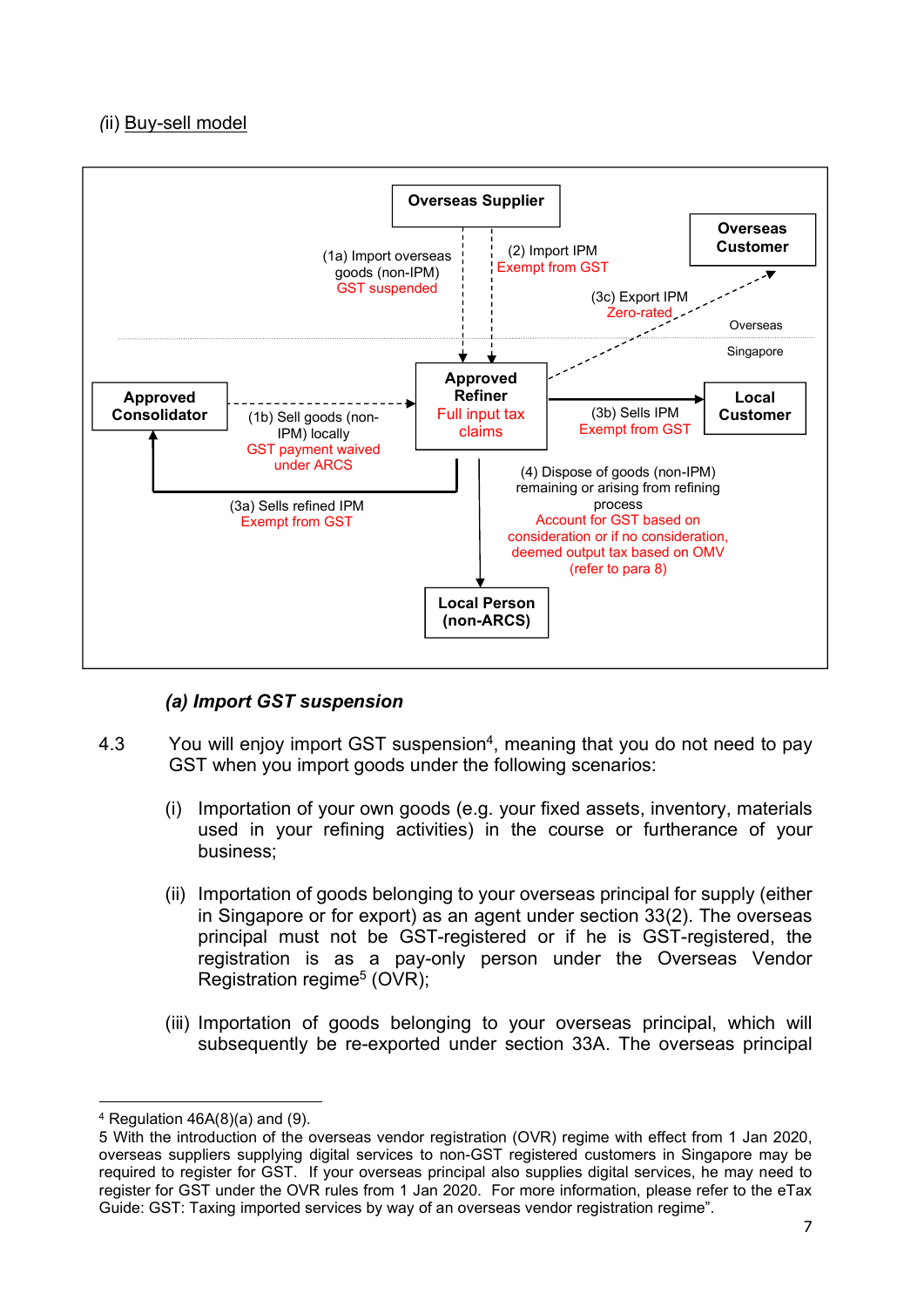must not be GST-registered or he is GST-registered, the registration is as a pay-only person under the OVR regime<sup>5</sup>;

[For information and conditions on sections 33(2) and s33A agents, please refer to the e-Tax Guide "GST: Guide on Imports"<sup>6</sup> ]

(iv) Importation of goods (for example, materials or precious metals) consigned to you by an overseas customer for the purpose of refining the imported goods into IPM or precious metals. The overseas customer must not be registered for GST or if he is GST-registered, the registration is as a payonly person under the OVR regime<sup>5</sup>; and

# With effect from 1 Jan 2015

(v) Re-importation of goods which you have previously sent abroad for valueadded activities, belonging to your local customer or GST-registered overseas customer (other than a person registered under the OVR regime<sup>5</sup> as a pay-only person), under section 33B. Please refer to the e-Tax Guide "GST: Claiming of GST on re-import of value-added goods" for information on the eligibility conditions and requirements.

You should not, under any circumstances, use your ARCS status to suspend GST on importation of goods on behalf of other persons (be it taxable or non-taxable persons) or goods that are not for the course or furtherance of your business, other than for the purposes explained in paragraph 4.3. -----------------------------

# (b) Waiver of GST payment on supplies of goods to another ARCS person

- 4.4 You may supply goods in the course or furtherance of your business to your customer who is also an ARCS person (i.e. Approved Refiner or Approved Consolidator)<sup>7</sup>. One benefit of the ARCS is that you can do so without having to collect GST on the supply from the customer. Consequently, you also do not need to account for GST on the supply to the Comptroller of GST.
- 4.5 Notwithstanding that your ARCS customer does not have to pay you GST, the supply nevertheless remains a standard-rated supply. It is to be reported in your GST return and your ARCS customer's GST return as a standard-rated supply and taxable purchase respectively without the corresponding output tax and input tax claim.

 $^6$  The "GST: Guide on Imports" can be obtained from www.iras.gov.sg > Quick links > e-Tax Guides >  $^{\circ}$ GST.

 $7$  Regulation 46A(8)(b).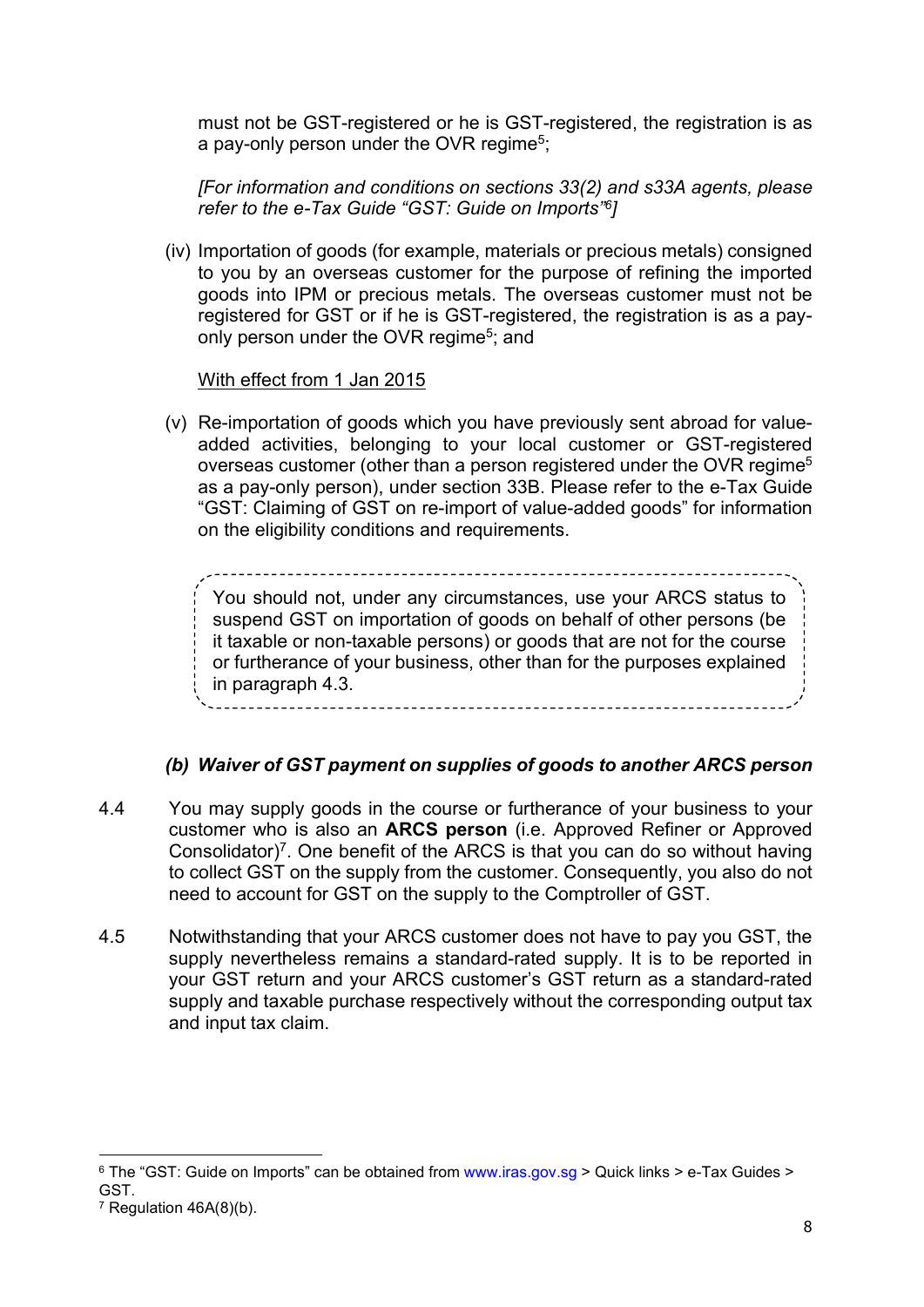$\overline{\phantom{a}}$ Although you are not required to collect GST from your customer, you must still issue a tax invoice and annotate on the tax invoice "Goods supplied under ARCS".

You must also ensure that your customer is approved under the ARCS by checking against the list of ARCS persons published on the IRAS website.

4.6 However, if you opt to collect GST from your customer who is an ARCS person, you must obtain the agreement of your ARCS customer before doing so. To avoid disputes, both parties should enter into a written undertaking for GST to be charged and collected on the supply of goods and maintain the undertaking as part of your GST records.

# Excluded supplies of goods – Supply of refining activities

4.7 Waiver of GST payment on supplies to another ARCS person does not apply to the supply of refining activities ${}^{8}$ . GST will continue to be charged and accounted for on the supply of refining activities even when provided to another ARCS person, notwithstanding that it is regarded as a supply of goods for GST purposes<sup>9</sup>. You need to account for 7% GST on the supply of refining activities relating to goods delivered locally. Where it relates to goods exported, the refining activities may be zero-rated provided you maintain the relevant export documentation.

# Example 1

Approved Refiner A imports its own raw materials and refines them into IPM as well as other precious metals such as gold granules. The IPM and precious metals produced are then sold to Approved Consolidator B. In this case, A does not need to charge and account for GST on the precious metals supplied to B since both A and B are ARCS persons.

A also operates the toll refining model and provides refining services of IPM to Approved Consolidator C for a fee. The IPM refined for C is then delivered locally to C's warehouse in Singapore. In this case, A needs to charge and account for 7% GST on the refining services supplied to C in relation to the goods delivered locally, notwithstanding that both A and C are ARCS persons.

<sup>&</sup>lt;sup>8</sup> Regulation 46A(10).

<sup>9</sup> Under paragraph 2 of the Second Schedule to the GST Act, treatment or process on another person's goods is treated as a supply of goods for GST purposes and this would include refining activities. However, the IPM provisions in paragraph 1A of Part I of the Fourth Schedule to the GST Act specifically exclude refining activities from the scope of exemption. Hence it remains a taxable supply of goods. The ARCS regulations then exclude refining activities from the waiver provision.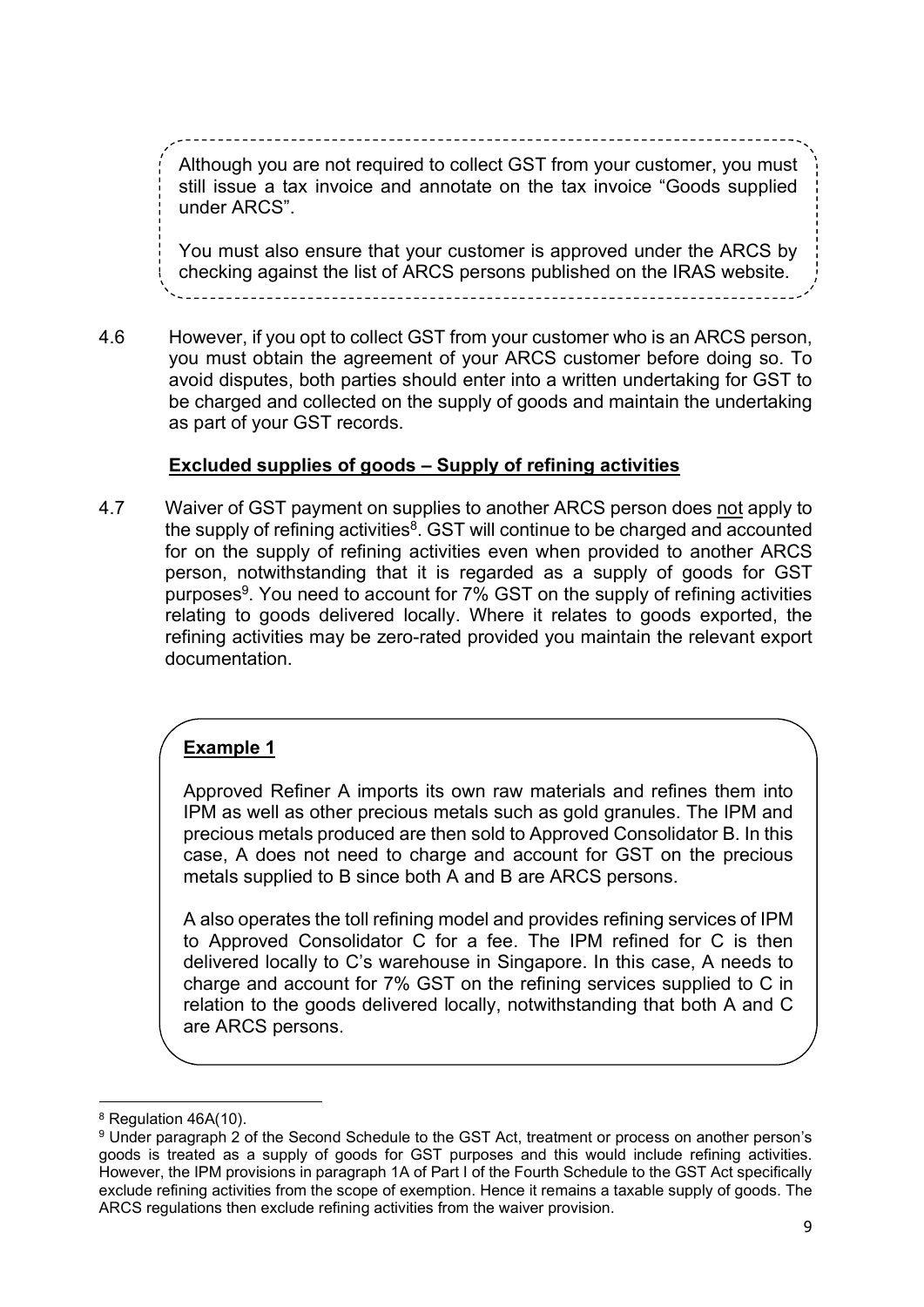# (c) Special input tax recovery

- 4.8 Generally, input tax incurred for the making of exempt supplies is not claimable. A GST-registered business which makes both taxable and exempt supplies is required to apportion its input tax accordingly, as explained in the e-Tax Guide "GST: Partially Exempt Traders and Input Tax Recovery".
- 4.9 With the GST exemption of IPM from 1 Oct 2012, you may as an Approved Refiner, make both taxable supplies (such as provision of refining services) and exempt supplies (such as local sales of IPM). Under normal GST rules, you would only be able to claim a proportion of your input tax attributable to the making of taxable supplies.
- 4.10 In recognition that an Approved Refiner's principal business is precious metals refining, you will be allowed to claim all the input tax incurred in the course or furtherance of your business $10$ , except for expenses specifically disallowed under regulations 26 and  $27<sup>11</sup>$ . This is provided that you satisfy the input tax claims conditions. As an Approved Refiner, you are not required to apply reverse charge on imported services in view that you are entitled to full input tax credit.
- 4.11 The special input tax recovery applies regardless of whether you operate a toll refining or a buy-sell business model or both.
- 4.12 To support your input tax claims, you should maintain the required documents such as tax invoices issued to you by your GST-registered suppliers. The input tax claims are to be made in your GST returns based on the date of the tax invoices<sup>12</sup>.
	- (B) For Approved Consolidator
- 4.13 As an Approved Consolidator, you may consolidate or aggregate materials belonging to you or your overseas customer and depending on your arrangement with the refiner, sell or consign the materials to the refiner to be refined into IPM. Where the refined IPM belongs to you, you may then sell the IPM to your customers in your own capacity. On the other hand, if the refined IPM belongs to your overseas customers, you may return the IPM to your

<sup>&</sup>lt;sup>10</sup> Regulation 46A(16).

<sup>11</sup> Disallowed expenses include club subscription fees, medical and accident insurance premiums, medical expenses, family benefits and motor car expenses.

<sup>12</sup> Alternatively, you may make the input tax claim based on the date you post/process the suppliers' tax invoice into your accounting system (which must be later than the date of the tax invoice), provided that the following conditions are satisfied:

<sup>(</sup>i) Your basis of claiming input tax based on the date of posting/processing of the suppliers' tax invoices into the accounting system is applied consistently in all your GST returns;

<sup>(</sup>ii) You have the original tax invoices at the time of claiming; and

<sup>(</sup>iii) There are internal controls in place to ensure that there is no double claiming of input tax.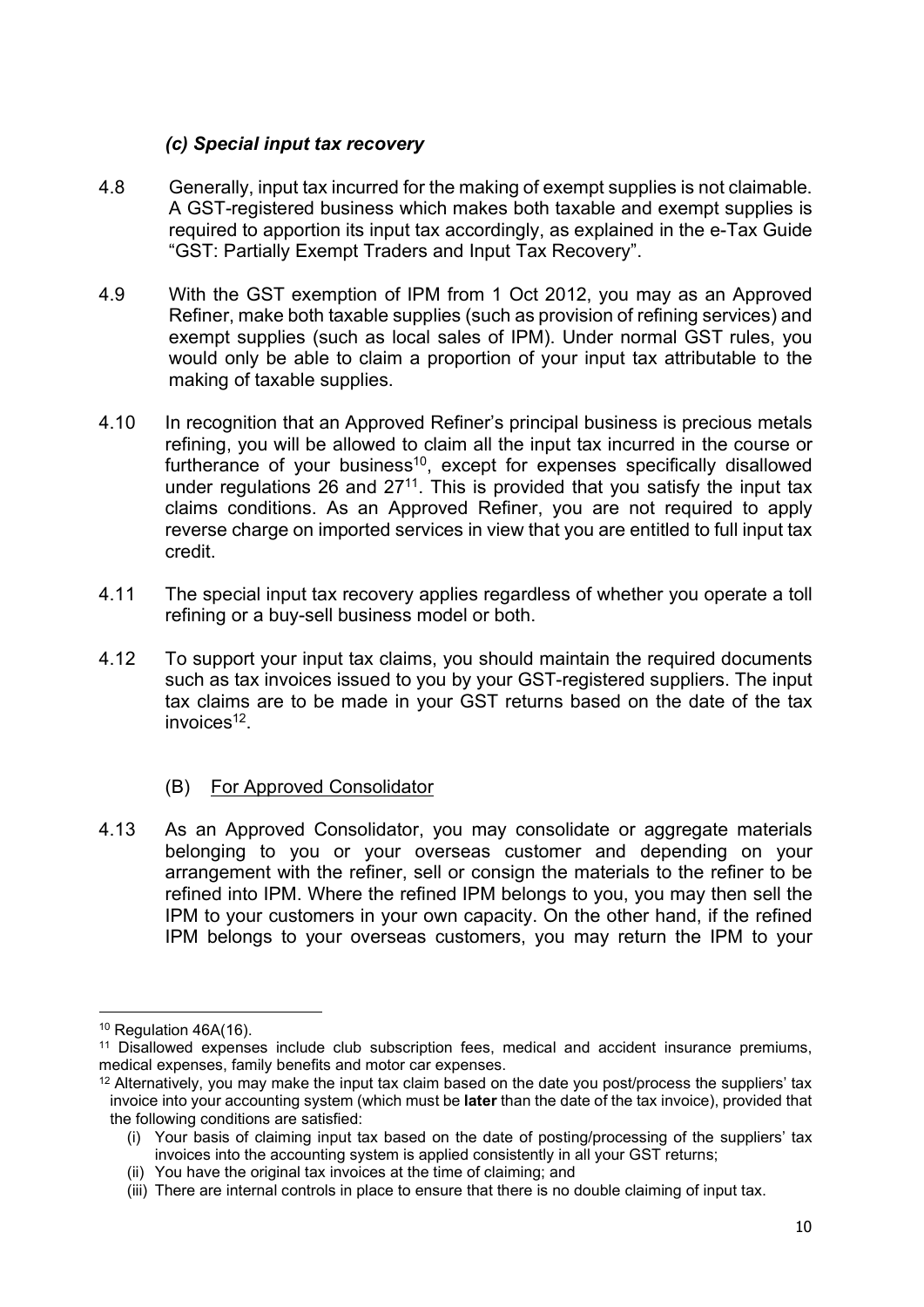overseas customers<sup>13</sup> or deliver the IPM to other persons on instructions of your overseas customer.

4.14 The following diagram illustrates a sample business model of an Approved Consolidator and the benefits it will enjoy under ARCS.



# (a) Import GST Suspension

- 4.14 As an Approved Consolidator under the ARCS, you will enjoy import GST suspension<sup>14</sup>, meaning that you do not need to pay GST when you import goods (for example, materials or precious metals) which:
	- (i) Belong to you or are consigned to you by an overseas person who is not registered for GST in Singapore or is registered under the Overseas Vendor Registration regime as a pay-only person; and
	- (ii) Are to be directly supplied or delivered to a refiner for the purpose of refining them into IPM or precious metals.

GST is payable on the importation of any other goods into Singapore.

<sup>&</sup>lt;sup>13</sup> Any fees that you charge to your overseas customers will be subject to the normal GST rules.

<sup>&</sup>lt;sup>14</sup> Regulation  $46A(11)(a)$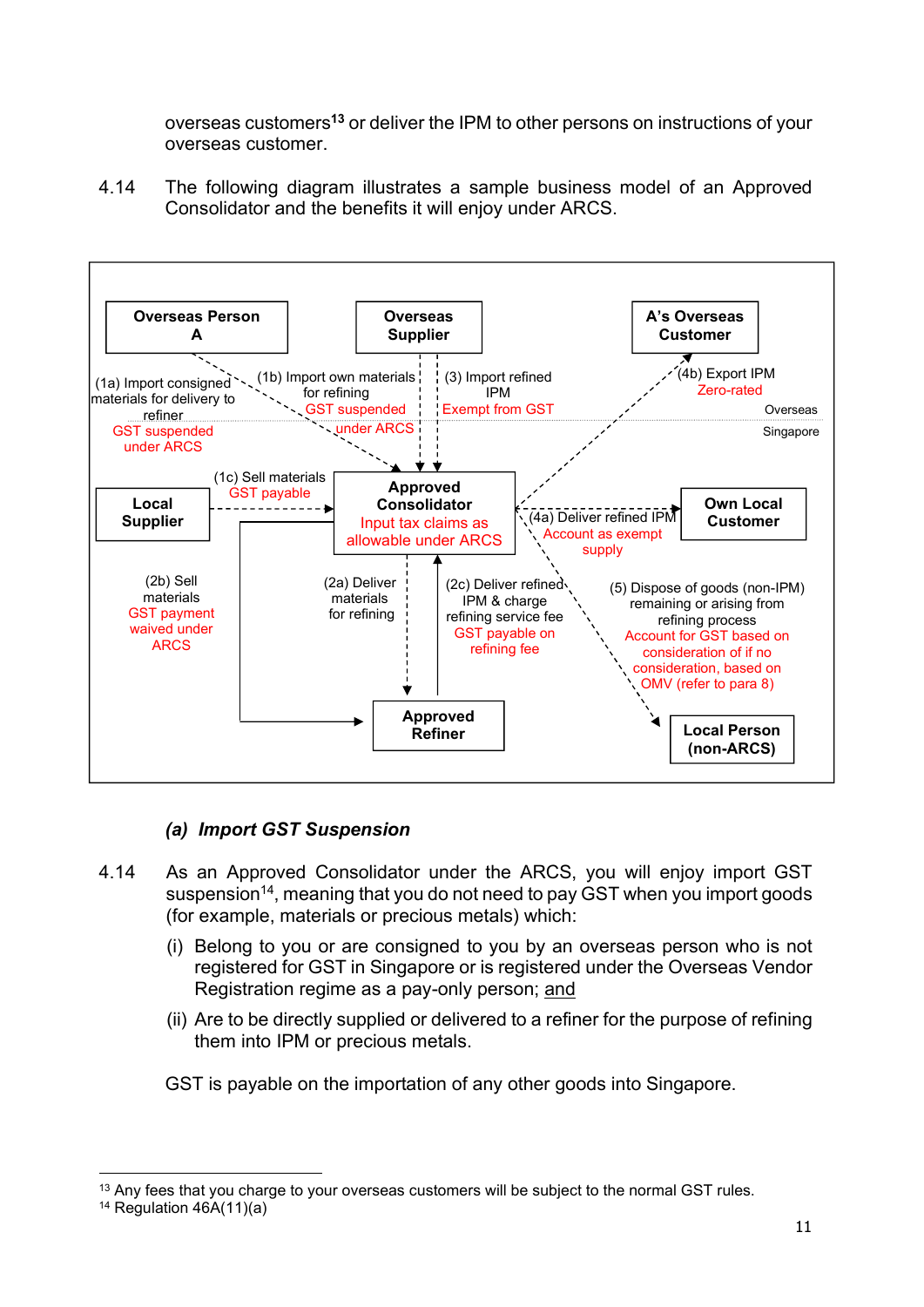# Example 2

Approved Consolidator D intends to import precious metals belonging to its non GST-registered overseas customers into Singapore. D will then send the precious metals to Approved Refiner E, which it has a long-term contract with, to be refined into IPM.

In this case, D can use its ARCS status to suspend GST on importation of the precious metals, since they will be directly delivered to a refiner for the purpose of refining into IPM.

# Example 3

assets.

Approved Consolidator F would be importing materials (such as circuit boards, printer ribbons) belonging to its non GST-registered overseas customers into Singapore, for consolidation in its local warehouse and pending its customers' instructions. Depending on the instructions given, F may deliver the materials to the customers' selected refiner or elsewhere in Singapore. F also intends to import its own fixed assets (such as computers) purchased overseas.

In this case, F cannot use its ARCS status to suspend GST on the importation of the materials. This is because F cannot be certain that it will deliver the materials to a refiner to be refined into IPM or precious metals since it does not have clear instructions from its customers. F also cannot use its ARCS status to suspend GST on importation of the fixed assets since that is not an allowable scenario under the ARCS. Therefore, F needs to pay import GST on the importation of the materials and fixed

- 4.15 As can be seen from Example 3, in order to enjoy import GST suspension, you need to be certain that the goods will be directly supplied or delivered to a refiner after importation. This means that you should already have a standing arrangement with the refiner(s) concerned and would directly arrange for the delivery or supply of the goods to the refiner. For consigned goods, you should also have already obtained the relevant instructions from the overseas person prior to importation of the goods. You are required to maintain the relevant documents (such as customer's written instructions, delivery order, export documents, etc) to support delivery of the goods to the refiner after importation.
- 4.16 In the event that you are unable to ascertain that the imported goods will be directly delivered or supplied to a refiner (e.g. you have been given prior instructions to deliver the goods to another person in Singapore), you cannot use your ARCS status to enjoy GST suspension on the importation of the goods. In such instances where you are unable to suspend import GST under ARCS, you will have to pay the GST to Singapore Customs (SC) upon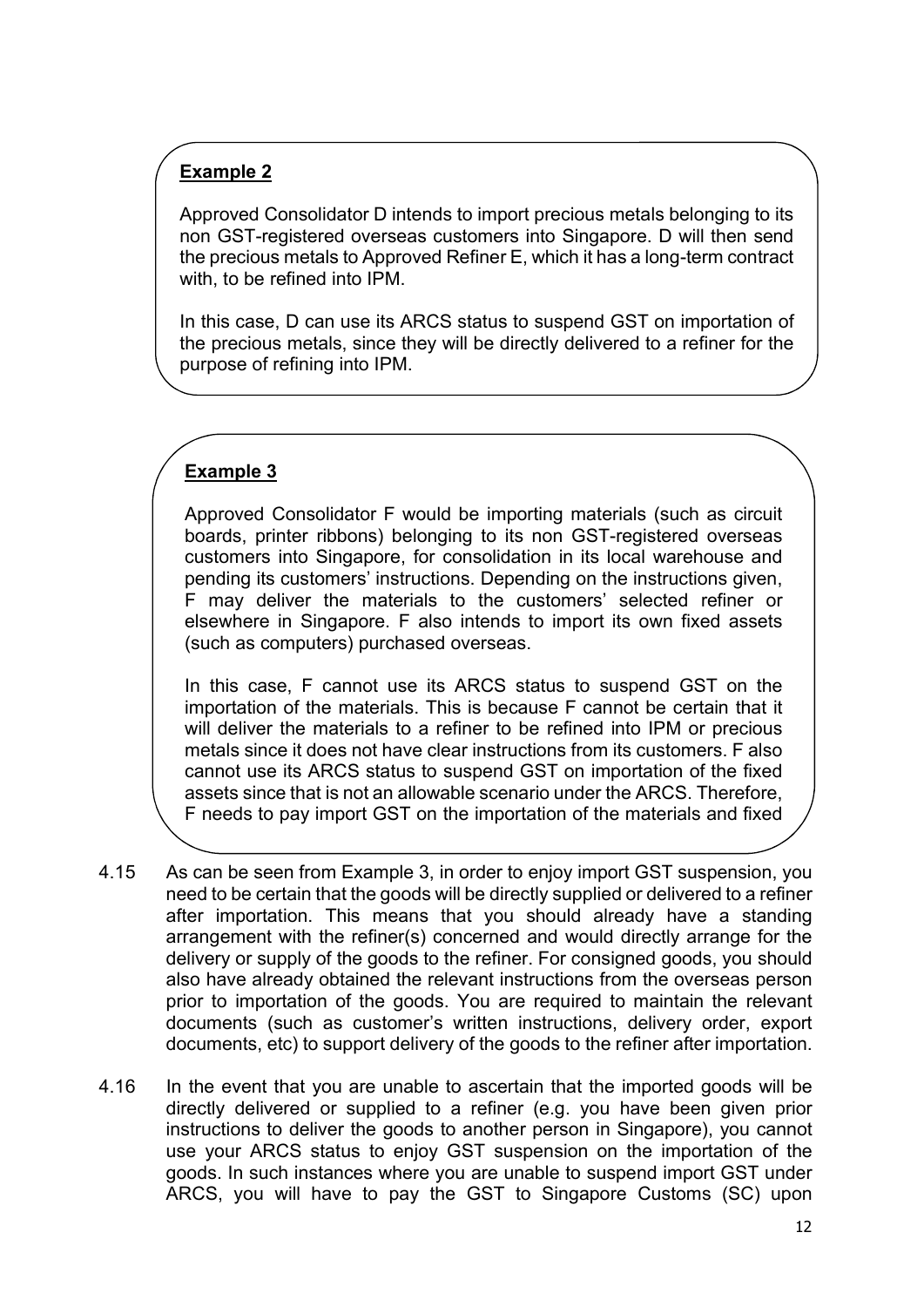importation of the goods. Whether you can claim the import GST paid as your input tax depends on whether you satisfy the input tax claim conditions or you are acting in the capacity of a section 33(2) or section 33A agent<sup>15</sup>.

4.17 For the purpose of enjoying import GST suspension explained in paragraph 4.14 above, "refiner" includes both Approved Refiners as well as other local or overseas refiners. Hence, you can use your ARCS status to suspend GST on imported goods intended for delivery to local refiners or for export to overseas refiners.

# (b) Waiver of GST payment on supplies of goods to an Approved Refiner

- 4.18 You may supply goods (e.g. materials or scrap precious metals) to your customer who is an Approved Refiner without charging and accounting for GST on the supply<sup>16</sup>. If you supply goods locally to any other person including another Approved Consolidator, you need to charge and account for GST on the supplies based on the normal GST rules.
- 4.19 Notwithstanding that the Approved Refiner does not need to pay you GST, the supply of goods nevertheless remains as a standard-rated supply. It is to be reported in your GST return and the Approved Refiner's GST return as a standard-rated supply and taxable purchase respectively without the corresponding output tax and input tax claims.

#### (c) Special Input tax recovery

4.20 To relieve input tax on precious metals refining, an Approved Consolidator will be allowed to claim more input tax under the ARCS. The input tax recovery method applicable depends on whether you are a bank or non-bank.

#### Input tax claims by an Approved Consolidator who is a non-bank

4.21 You can claim full input tax on purchases and expenses directly incurred for the making of standard-rated (e.g. sales of non-IPM) and zero-rated supplies (e.g. export sales of IPM). As a benefit of the scheme, you will also be allowed full input tax claims on purchases and expenses directly attributable to the making of exempt supplies comprising the first sale of newly refined IPM. The "first sale" refers to the sale of the IPM immediately following the refining process. Any subsequent re-sale of the IPM along the supply chain will not be regarded as the "first sale". As an Approved Consolidator, the 'first sale' of IPM would generally occur when you procure the IPM from the refiner under the toll refining model (i.e. where the refiner only supplies refining services to you and the IPM produced belongs to you). However, if you purchase the IPM from the refiner, your subsequent supply of the IPM is not considered to be the 'first sale'.

<sup>15</sup> For information on section 33(2) and 33A agency, please refer to the e-Tax Guide "GST: Guide on Imports".

 $16$  Regulation 46A(11)(b).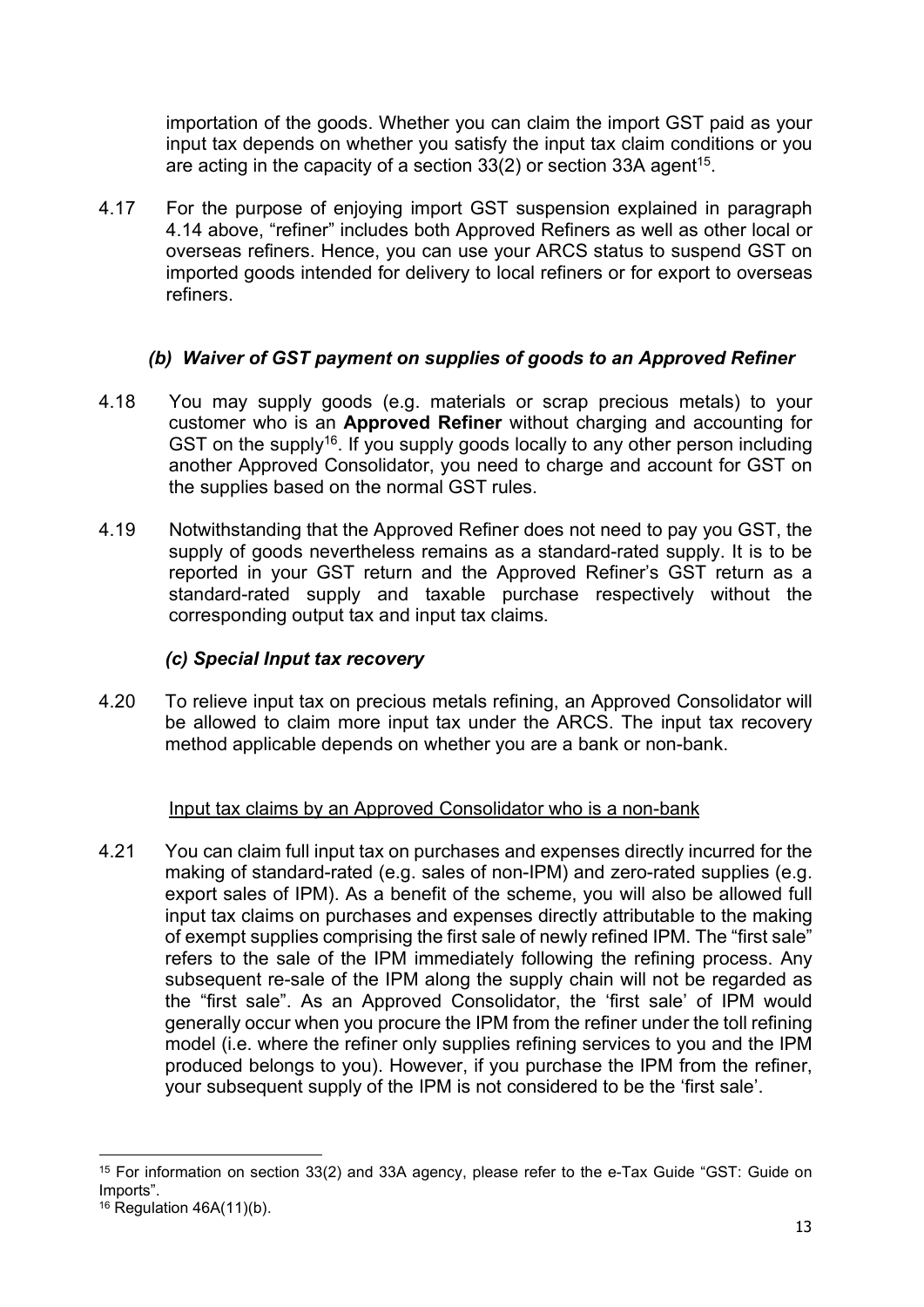# Example 4a

Approved Consolidator G consigns scrap metals under the toll refining model to an Approved Refiner H for refining into IPM. Upon completion of the refining process, G will take delivery of the IPM and sells the IPM to its local customers. H will only invoice G for the refining services provided.

In this case, G's sale of the IPM is regarded as the "first sale of newly refined IPM" and G can claim full input tax on the expenses directly attributable to its sales of the IPM.

#### Example 4b

In another situation, G sells scrap metal to H. H refines the scrap metal into IPM and sells the IPM to G. who in turn resells the IPM to his local customers. In this case, G is not making the "first sale of newly-refined IPM" (the first sale is made by H) and hence G cannot claim full input tax on its sales of the IPM.

- 4.22 Examples of the allowable input tax claims directly attributable to the first sale of newly-refined IPM are:
	- (i) GST incurred on the purchase and importation of goods for refining;
	- (ii) GST incurred for the acquisition, storage and transportation of goods for refining (e.g. local transportation costs, insurance charges, local storage fees);
	- (iii) GST incurred for the refining of goods into IPM (e.g. refining fees); and
	- (iv) GST incurred to make the first sale of newly refined IPM (e.g. local transportation fees incurred to deliver the IPM to customers).
- 4.23 Input tax directly incurred for the making of other exempt supplies (e.g. re-sale of IPM i.e. any supply of IPM other than first sale of newly refined IPM) is not claimable. Therefore, you are required to segregate and identify the direct input tax incurred for IPM refining and for the making of taxable supplies from those that are incurred for the re-sale of IPM. If the input tax is incurred for both resale of IPM and sale of newly refined IPM, it should be treated as residual input tax and you should apportion it based on the formula provided below.
- 4.24 The input tax claims on costs incurred for the overall running of the business and/or for the making of both taxable and exempt supplies i.e. residual input tax (e.g. rental, utilities) will also be allowed to the extent that it is attributable to the making of taxable supplies and first sale of newly refined IPM calculated based on the following apportionment formula: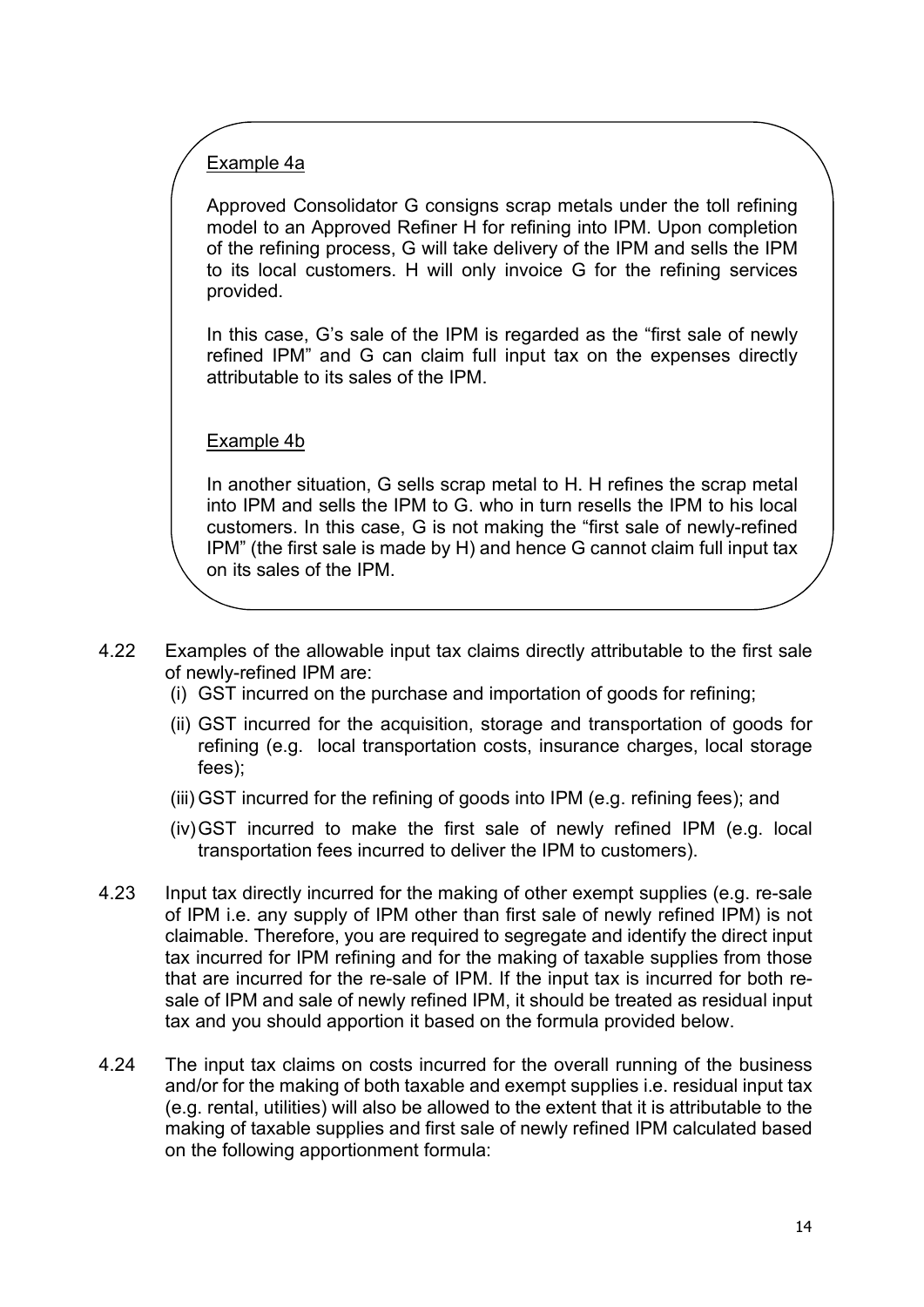|                              |     | Input tax incurred for the $\chi$                       |
|------------------------------|-----|---------------------------------------------------------|
| <b>Residual input</b><br>tax | $+$ | making of regulation 33 $\downarrow$<br>exempt supplies |

Value of taxable supplies + value of first sale of newly refined IPM<sup>17</sup>

Value of total supplies<sup>15</sup>

ł

- 4.25 The ratio of the total value of taxable supplies and first sale of newly refined IPM over value of total supplies in the above formula should be rounded off to the nearest whole number in accordance with regulation 29(4) of the GST (General) Regulations to compute the allowable residual input tax.
- 4.26 Please refer to Appendix 2 for an illustration on the attribution and apportionment of input tax for an Approved Consolidator.

Input tax claims by an Approved Consolidator who is also a bank

- 4.27 An administrative concession was granted to banks to allow them full input tax recovery on the purchase and import of precious metals, regardless of purity. Such input tax claims are restricted to the purchase and import of precious metals, but not accompanying services e.g. insurance charges, storage fees, refining fees, etc.
- 4.28 The above concession will continue to apply to banks that are also Approved Consolidators on the basis that the precious metals purchased or imported by them will either be for refining into IPM or for sale as non-IPM (i.e. in both situations the input tax incurred on the precious metals would be allowable under ARCS)<sup>18</sup>. However, for all other expenses (e.g. refining fee, overheads, and transportation costs) other than the import and purchase of precious metals, an Approved Consolidator who is also a bank is required to claim input tax based on its fixed input tax recovery rate<sup>19</sup>.

# 5 Conditions of Eligibility for the ARCS

To be eligible for ARCS, you must satisfy the following conditions:

If you import goods belonging to your overseas principals/customers for refining into IPM and subsequently re-export the IPM back to your overseas principal, you are required to report this export as your zero-rated supplies for GST reporting purposes. You should however exclude the value of such supplies in the numerator and denominator of the apportionment formula.

You should also exclude the value of relevant supplies received from your supplier that were subject to customer accounting and imported services that are subject to reverse charge from the value of supplies in the numerator and denominator of the apportionment formula.

The amount of residual input tax allowable to you is to the extent that it is attributable to the making of taxable supplies and first sale of newly refined IPM made by you only.

<sup>&</sup>lt;sup>18</sup> A bank which is not an Approved Consolidator under ARCS would not be allowed to claim the input tax on the import and purchase of precious metals that are for refining into IPM for subsequent sale by the bank. However, the bank can continue to recover the input tax it incurred on the purchase and import of precious metals in full if the precious metals are to be sold as non-IPM by the bank.

<sup>&</sup>lt;sup>19</sup> A bank in Singapore will recover its input tax on expenses (except for disallowed expenses under regulations 26 & 27) incurred in the course or furtherance of its business based on fixed input recovery rate.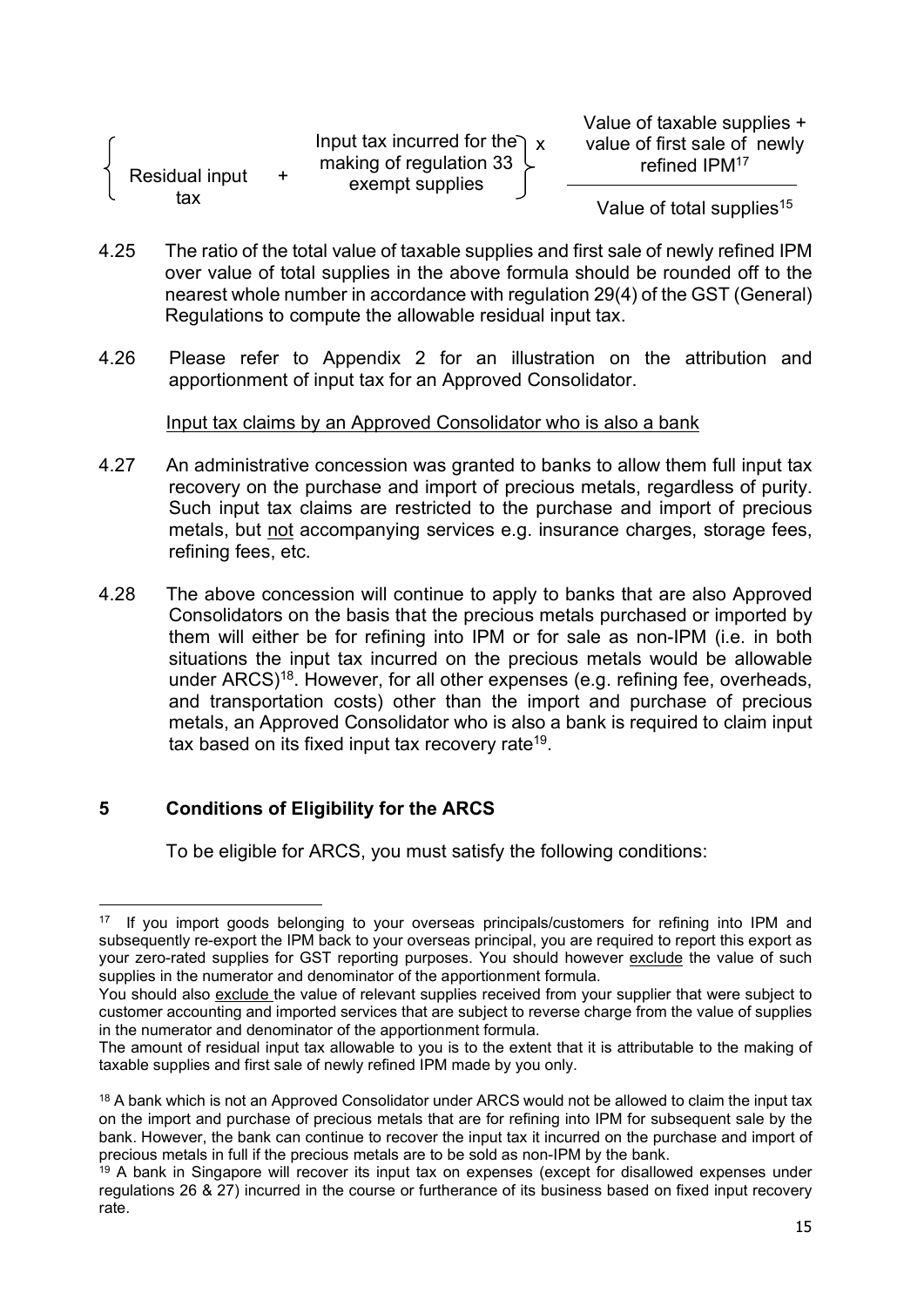# 5.1 You must be a GST-registered business;

You must be registered with the Comptroller of GST as a GST-registered person. Please refer to the e-Tax Guide on "Do I Need to Register?" for information on GST registration.

# 5.2 You must be a qualifying refiner or consolidator;

# **Qualifying Refiner<sup>20</sup>**

(a) A qualifying refiner is one which satisfies the following requirements:

- (i) Accredited under the LBMA/LPPM:
	- On the current 'Good Delivery' List of the London Bullion Market Association  $(LBMA)^{21}$  in the case of gold and silver;
	- On the current 'Good Delivery' List of the London Platinum & Palladium Market (LPPM)<sup>22</sup> in the case of platinum; or
	- In the case of new refiners in Singapore which have yet to attain the accreditation, endorsed by Enterprise Singapore Board and intends to be on the 'Good Delivery' List of LBMA or LPPM.

The refiner must attain the accreditation on the 'Good Delivery' List of LBMA/LPPM within the time period specified in IES' endorsement.

(ii) Makes or intends to make substantial supplies of newly-refined IPM or refining services of IPM.

 For this purpose, the refiner's supplies of newly-refined IPM and/or refining services for IPM must constitute more than 50% of its total supplies<sup>23</sup>.

#### Example

|                  | As percentage of total supplies                                                                                           |     |             | <b>Qualify for</b><br>ARCS? |
|------------------|---------------------------------------------------------------------------------------------------------------------------|-----|-------------|-----------------------------|
|                  | <b>Supplies of</b><br><b>Supplies of</b><br>newly-<br>refining<br>refined IPM<br>services for<br><b>IPM</b><br>(a)<br>(b) |     | $(a) + (b)$ |                             |
| <b>Refiner A</b> | 70%                                                                                                                       | 10% | 80%         | Yes                         |
| <b>Refiner B</b> | 25%                                                                                                                       | 65% | 90%         | Yes                         |

<sup>20</sup> Regulation 46A(1).

<sup>&</sup>lt;sup>21</sup> Gold and Silver List - refer to http://www.lbma.org.uk

<sup>22</sup> Platinum List – refer to http://www.lppm.com

 $23$  The value of total supplies should exclude any re-export of IPM which belongs to overseas customers under the toll-refining model and relevant supplies received from your supplier that are subject to customer accounting.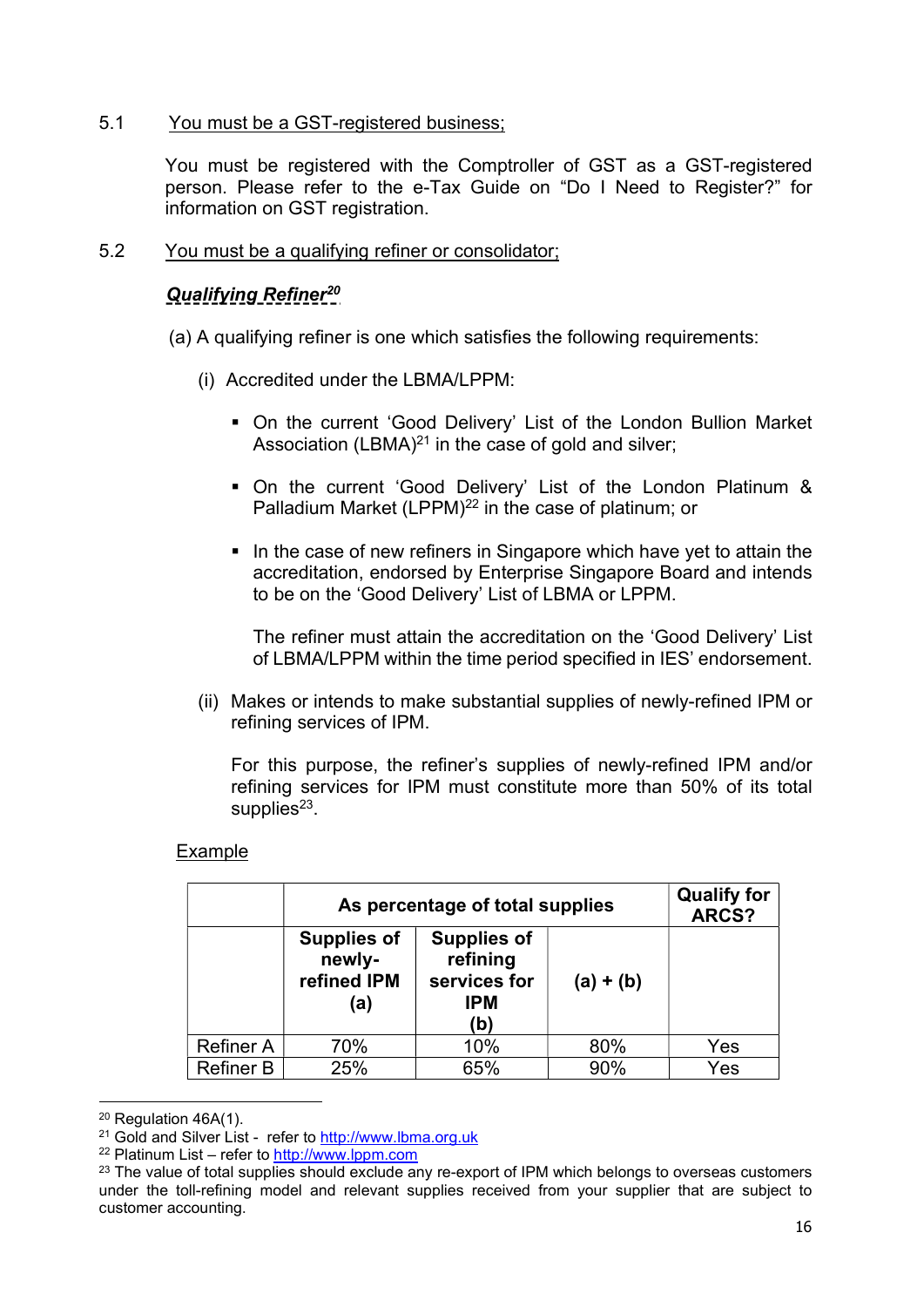| Refiner<br>ັ | 35% | 30% | 65%      | 'es |
|--------------|-----|-----|----------|-----|
| Refiner      | 0%  | 20% | 2%<br>JU | ٧о  |

# Or

- (b) A qualifying refiner can also be one that:
	- (i) is in the business of minting coins that are IPM, and
	- (ii) makes or intends to make primarily taxable supplies and newly-refined IPM.

 For the purpose of (b), the refiner's taxable supplies and newly-refined IPM must constitute more than  $95\%$  of its total supplies<sup>23</sup>. If you are unable to satisfy the 95% requirement, the Comptroller will consider your application on a case-by-case basis.

# Qualifying Consolidator<sup>24</sup>

A qualifying consolidator is one which consolidates or aggregates materials (e.g., raw materials or scrap gold) to be directly:

- (a) supplied to a refiner that meets the requirements set out below, for the purpose of the refiner refining the goods into IPM; and/or
- (b) delivered to a refiner that meets the requirements set out below, under an arrangement with the refiner to refine the goods for him into IPM.

 The refiner in (a) and (b) above must be one who is (at the time the supply takes place):

- On the current 'Good Delivery' List of the LBMA in the case of gold and silver;
- On the current 'Good Delivery' List of the LPPM in the case of platinum; or
- A refiner in Singapore endorsed by Enterprise Singapore Board. The names of refiners endorsed by Enterprise Singapore will be published on the IRAS' website<sup>25</sup>.

For this purpose, you need to provide documentary evidence of your standing relationship with the qualifying refiner (e.g. letter of undertaking/ acknowledgement of you as a supplier, contractual agreement etc).

<sup>24</sup> Regulation 46A(2).

<sup>&</sup>lt;sup>25</sup> The names of refiners endorsed by Enterprise Singapore will be published on IRAS' website under GST > For GST-registered businesses > GST Schemes > Approved Refiner and Consolidator Scheme (ARCS).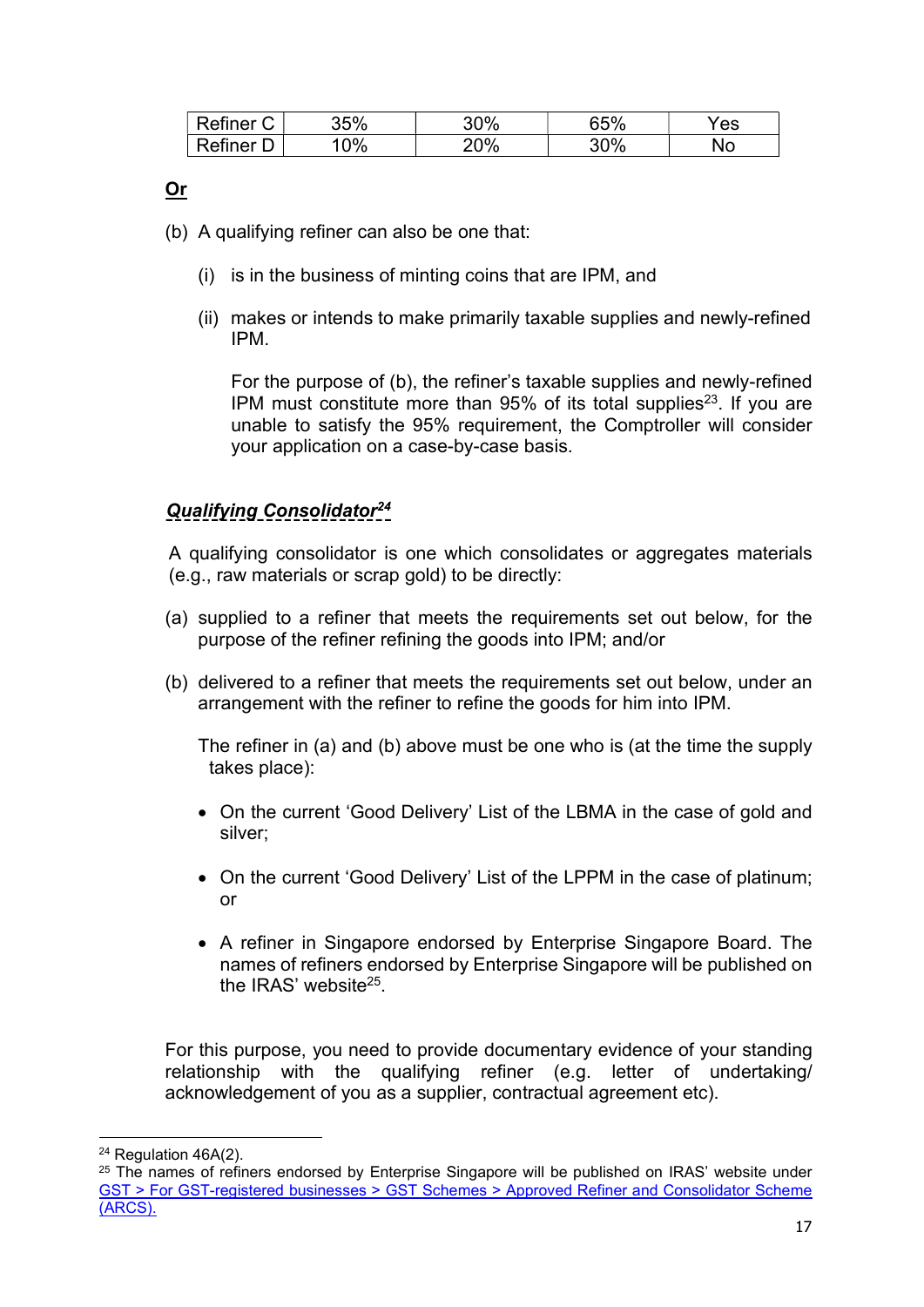#### 5.3 You must maintain good inventory controls and accounting records;

You must maintain good inventory systems and controls as well as accounting records to track the movement of goods from the time they are imported into Singapore, delivered to another ARCS person, refined into IPM and supplied to the customer.

You must be able to make such records and documentation readily available to the Comptroller of GST upon request.

#### 5.4 You must have good compliance records for GST;

You must have a good history of payment of GST, submission and completion of GST returns.

#### 5.5 You must have good compliance records for Income Tax, Property Tax and with the Singapore Customs (SC);

Similarly, you must have a good history of payment of income tax, property tax, customs duties, submission and completion of income tax return.

#### 5.6 You must complete a self-review under Assisted Self-Help Kit (ASK) or commit to participate in Assisted Compliance Assurance Programme (ACAP);

ASK and ACAP are GST initiatives designed to help businesses self-manage their GST compliance.

ASK is a comprehensive self-assessment compliance package designed to help businesses review correctness of GST submission and discover past GST errors early to qualify for IRAS' Voluntary Disclosure Programme. ASK is available to all GST-registered businesses.

ACAP is available to businesses who adopt a robust GST Control Framework to self-manage GST risks. These businesses can avail themselves of ACAP to validate their GST compliance capabilities and obtain ACAP status with a suite of benefits and incentives.

If you are registered under divisional GST registration, you will need to complete the ASK self-review or commit to participate in ACAP as an entity.

More information can be obtained from www.iras.gov.sg > GST > For GSTregistered businesses > GST initiatives to facilitate voluntary compliance.

#### 5.7 You must be able to comply with other conditions as the Comptroller of GST may impose.

The Comptroller may impose additional conditions or requirements (such as furnishing a banker's guarantee) for the purpose of safeguarding tax revenue.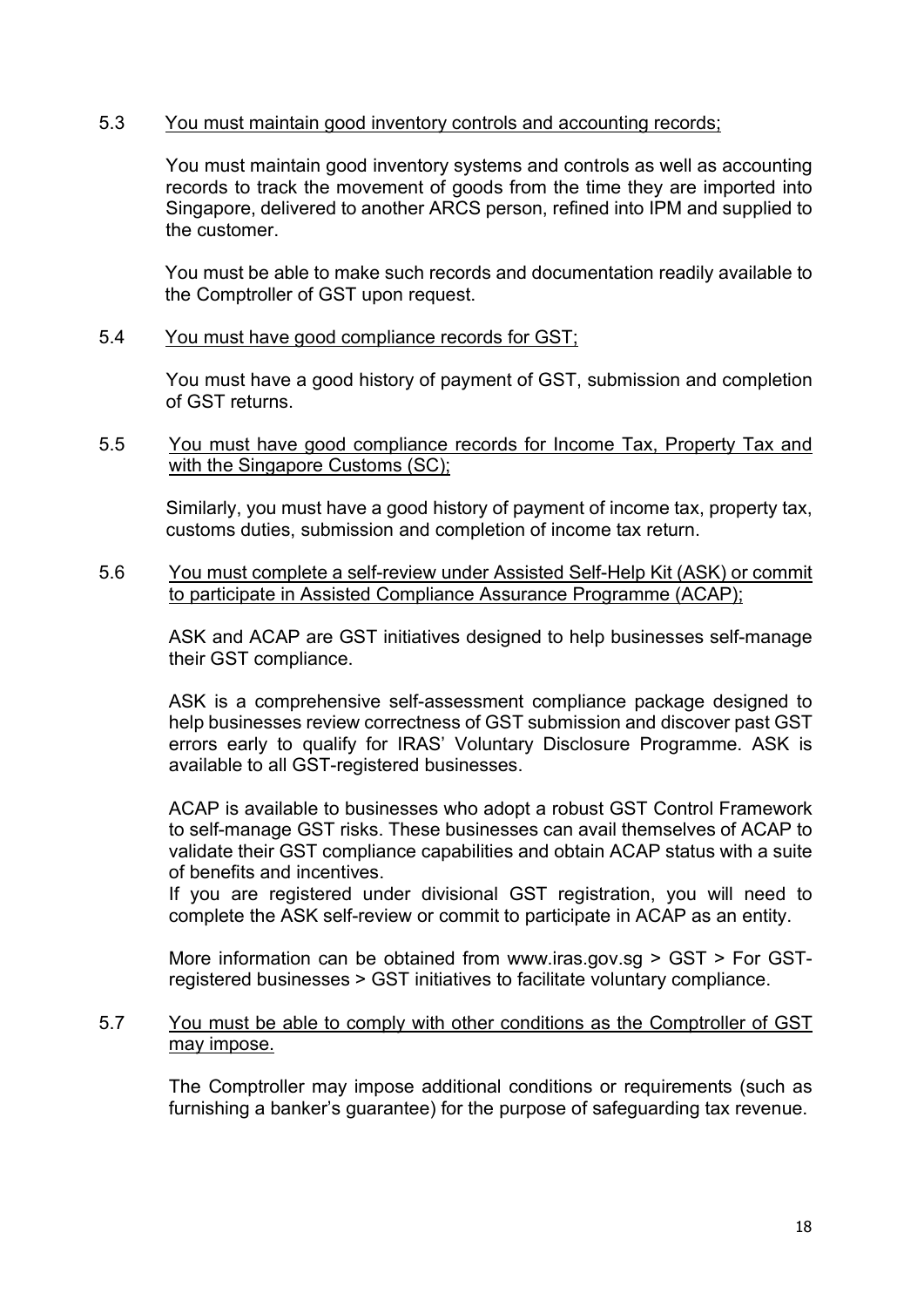# 6 Application Procedure

- 6.1 A GST-registered person that satisfies the above Conditions of Eligibility can apply for the ARCS either as an Approved Refiner or an Approved Consolidator.
- 6.2 To apply for the ARCS, you need to complete and submit the following documents:
	- (a) relevant ARCS application form i.e. GST F27B applicable to a refiner, or GST F27A for a consolidator. The forms can be downloaded from IRAS' website<sup>26</sup>:
	- (b) a detailed description of your business activities, business arrangement(s), parties involved and a diagrammatic representation of the supply chain and goods movement;

 The request for the above information and documents is to facilitate the Comptroller's understanding of your business and your eligibility for ARCS.

(c) for a qualifying refiner that has yet to attain the LBMA/LPPM accreditation, a copy of Enterprise Singapore's endorsement letter to support your intention to attain the accreditation within a specified time period;

If you are a refiner which intends to or has set up your refining business in Singapore, please approach Enterprise Singapore through enquiry@ienterprisesg.gov.sg or 6898 1800 for more information on the endorsement.

- (d) for a qualifying consolidator, documentary evidence of your standing relationship with the qualifying refiner (e.g. letter of undertaking/ acknowledgement of you as a supplier, contractual agreement etc);
- (e) A duly completed and certified<sup>27</sup> "ASK: Declaration Form on Completing Annual Review & Voluntary Disclosure of Errors" (i.e. Section 3 of ASK) ("ASK Declaration Form"); You are to maintain the working templates in Section 3 of the ASK to support that the "ASK: Declaration Form on Completing Annual Review & Voluntary Disclosure of Errors" is accurately completed. We may request for the working templates when reviewing the application.
- (f) Instead of submitting ASK Declaration Form, you may also apply for the scheme if you have committed to participate in the Assisted Compliance Assurance Programme (ACAP); and

 $26$  www.iras.gov.sg > Quick links > Forms > GST Schemes

 $27$  The ASK Declaration Form has to be certified by either your own in-house or an external tax professional who is accredited as an Accredited Tax Practitioner (GST) or Accredited Tax Advisor (GST) with the Singapore Chartered Tax Professionals Limited (SCTP). For more information on accreditation, please visit www.sctp.org.sg.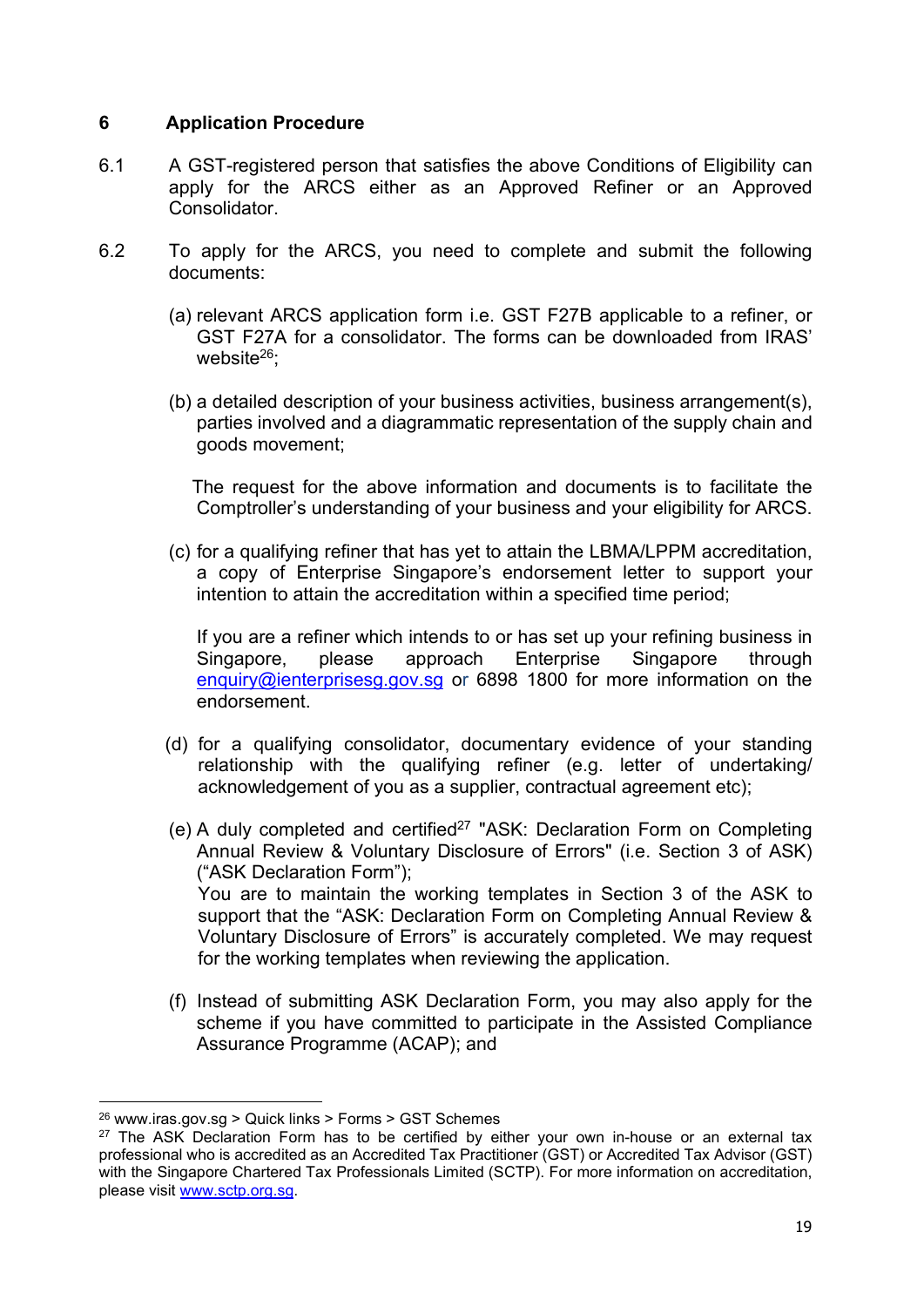In the event that you decide to withdraw from participating in ACAP, you must immediately undertake to perform ASK and submit a duly completed and certified ASK Declaration Form within 6 months from the date you withdraw your ACAP participation; and

- (g) any other required document as stipulated in the application form.
- 6.3 We will inform you of the outcome of your application within one month from the date of receipt of your application. You may be required to furnish a banker's guarantee, upon the direction of the Comptroller. We may also, in the course of processing your application, request for a visit to your business premises to assess your business and review your accounting and business records.

# 7 Conditions of Approval

7.1 In general, the Conditions of Eligibility are also Conditions of Approval ("COA"). Any additional COA beyond those published in paragraph 5 of this e-Tax Guide will be spelt out in your individual approval letters. You need to comply with the COA at all times in order to remain under ARCS.

# 8 Responsibilities and Reporting Requirements under the ARCS

8.1 In addition to the Conditions of Approval and various obligations set out under paragraph 4, you also need to comply with the following:

#### Accounting for supply or disposal of goods belonging to you

- 8.2 The normal GST rules apply to any supply of goods made by you. Your local sale of IPM (whether resale of IPM or sale of newly-refined IPM) is exempt from GST<sup>28</sup> and you should account for it as an exempt supply in your GST return based on the selling price to your customer.
- 8.3 When an IPM forming part of your business assets is given away free, you are deemed to be making a supply of the IPM if you have been allowed input tax on the purchase of the IPM or any goods used to produce the IPM (eg. materials). However, since the local supply of IPM is exempt from GST, you only need to account the IPM given away free in Singapore as an exempt supply in Box 3 of your GST return based on its open market value (OMV).
- 8.4 You may also sell or dispose of non-IPM goods/materials such as precious metals, remaining scrap (e.g. circuit boards) or residue and by-products (e.g. copper sludge) from the refining process. You need to account for GST accordingly on the local sale or disposal of such goods $^{29}$ .

<sup>&</sup>lt;sup>28</sup> You need to check that the IPM qualifies for GST exemption. Please refer to the e-Tax Guide "GST: Guide on Exemption of Investment Precious Metals (IPM)".

 $29$  For disposal of goods at no consideration, GST needs to be accounted for at OMV of the disposed goods unless:

<sup>(</sup>i) The goods are given away as gifts and the gifts do not cost more than \$200 each; or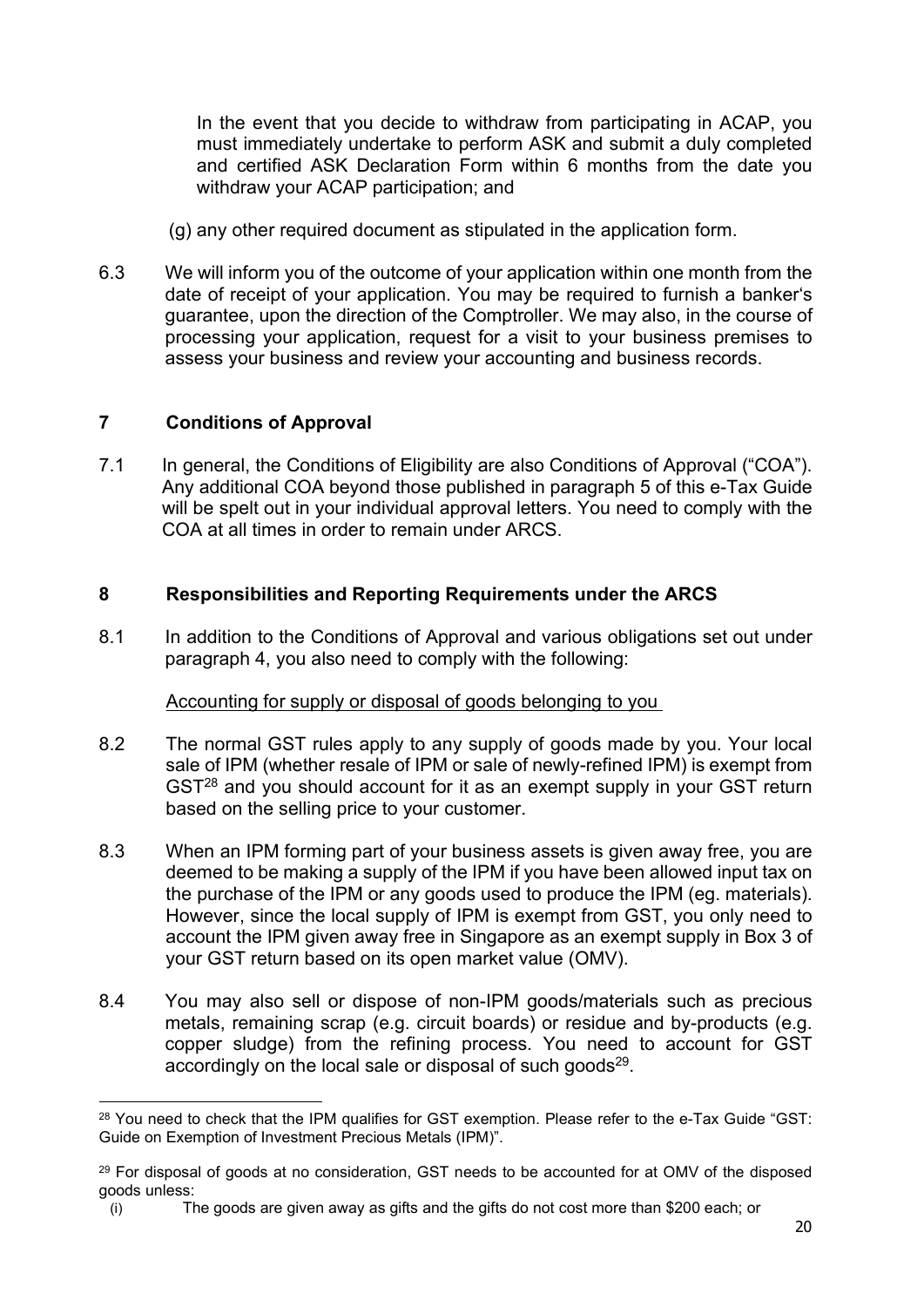8.5 Where the IPM or non-IPM goods are exported, you may apply zero-rating provided that you maintain the supporting export documentation.

# Accounting for supply or disposal of goods belonging to overseas persons

8.6 You may also import materials belonging to your overseas customer to be refined into IPM. The refined IPM and other non-IPM goods from the refining process would also belong to your overseas customer. Based on your overseas customer's instructions, you may then deliver the IPM or non-IPM goods to another person locally, dispose of them at no consideration or export them from Singapore.

(a) For IPM

8.7 Under the ARCS, you need to account for the sale of any IPM on behalf of your overseas customer as if it is your own supply $30$ . For the local sale of the IPM, you need to account for it as an exempt supply in your own GST return based on your overseas person's selling price to its customer. If the IPM belonging to your overseas customer is given away free, you do not need to account for it.

(b) For non-IPM goods

- 8.8 Under the ARCS, you also need to account for GST on the sale or disposal of non-IPM goods from the refining process that belongs to your overseas customer, as if it is your own supply $31$ .
- 8.9 Where such goods are sold locally at a consideration, you need to account for GST in your GST return based on the consideration received. Where such goods are disposed of or given away locally at no consideration, you need to account for GST based on the Open Market Value (OMV) of the goods. As a concession, the Comptroller will waive the need for you to account for GST on the disposal or gift of such goods at no consideration if the OMV is not more than \$200.
- 8.10 In the above instances, you must account for GST on the non-IPM goods, based on the time of supply rule at the earliest of the following:
	- $\triangleright$  whenever the goods are delivered to the other person;
	- $\triangleright$  whenever payment in respect of the supply is received; or
	- $\triangleright$  when an invoice relating to the supply is issued.
- 8.11 Where the IPM or non-IPM goods belonging to your overseas customer are exported, you can apply zero-rating provided you maintain the supporting export documentation.

<sup>(</sup>ii) No input tax was allowed on purchase of the goods.

<sup>&</sup>lt;sup>30</sup> Regulation 46A(12).

 $31$  Regulation 46A $(13)$ .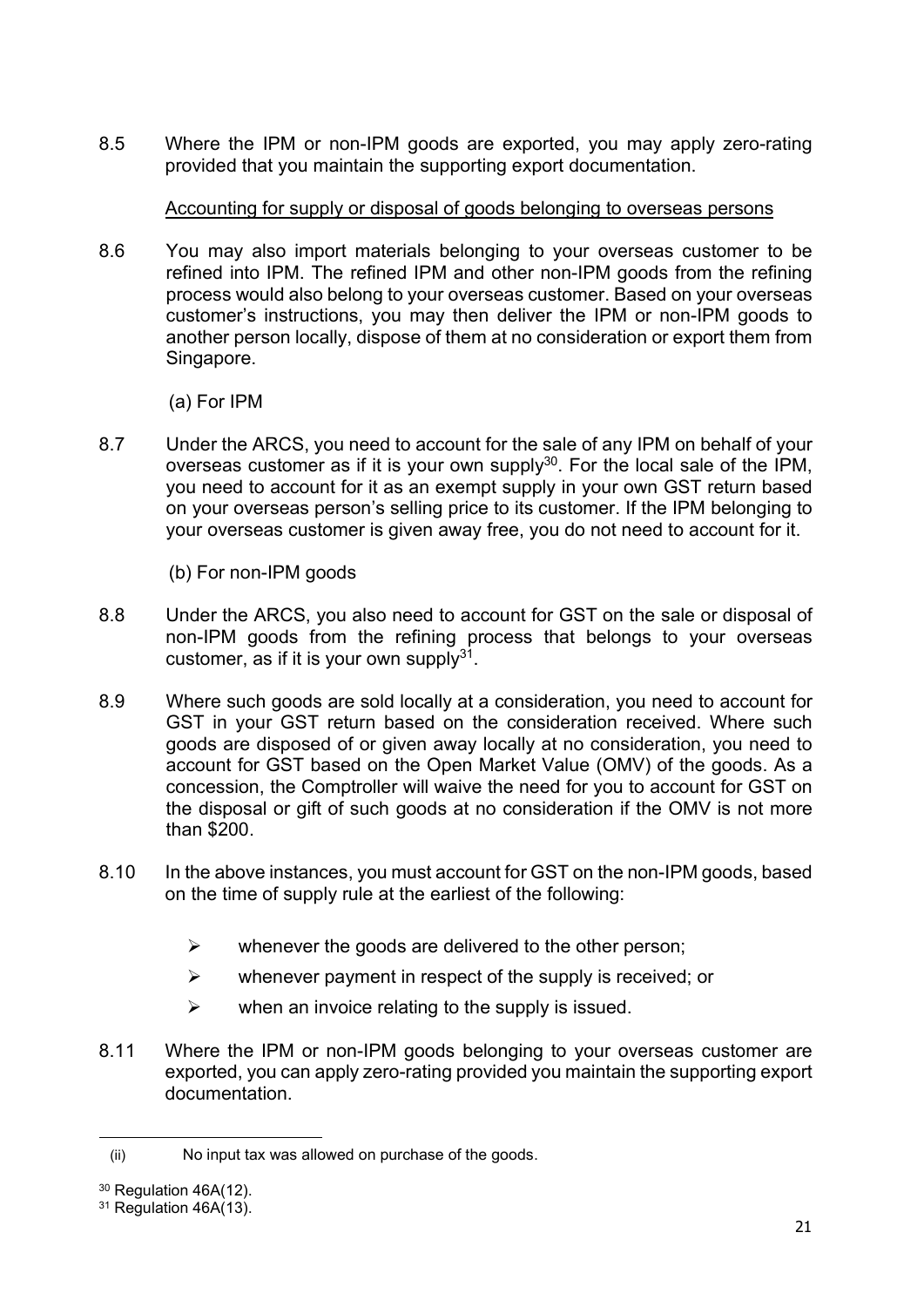8.12 The respective GST reporting requirements for an Approved Refiner and Approved Consolidator are set out in Appendix 1.

# Eligibility to remain under ARCS

- 8.13 The onus is on you to regularly self-assess your eligibility to remain under the scheme. For instance, for an Approved Consolidator, you need to check that the refiner(s) whom you are supplying or consigning materials to for refining, remain on the current 'Good Delivery list' of the LBMA/LPPM or remain approved by IRAS under ARCS.
- 8.14 At any time, if you cease to qualify for ARCS (such as being no longer accredited by the LBMA/LPPM for Approved Refiners or no longer supplying/delivering materials for refining to specified refiners for Approved Consolidators), you need to inform the Comptroller within 30 days from the date you become ineligible to remain under the scheme.

#### Cessation of ARCS

- 8.15 Once you cease to be eligible under ARCS (whether by your own application or the Comptroller's revocation of your status), you will no longer enjoy the benefits set out in paragraph 4 above. This means that from the day after the 30-day period in which you become aware that you are no longer eligible for ARCS:
	- (a) You can no longer enjoy GST suspension privileges for importation of goods. Hence, you would have to take up payment permits and pay import GST to SC for importation of goods into Singapore;
	- (b) You need to charge and account for GST on supplies of goods to another ARCS person, as the waiver of GST under the ARCS would no longer apply. If you are an ARCS customer, you also need to immediately notify your ARCS supplier of your ineligibility to remain under the ARCS so that he does not incorrectly waive GST on his local supplies of goods to you; and
	- (c) You need to apportion your input tax claims accordingly based on normal GST rules and claim only the proportion attributable to your taxable supplies. You can refer to the e-Tax Guide "GST: Guide on Exemption of Investment Previous Metals (IPM)<sup>"32</sup> for details on the input tax apportionment.
- 8.16 However, you still need to continue complying with the requirements of the scheme set out above, up to the effective date of the cessation of your ARCS status. For instance, if you have goods (IPM or non-IPM) on hand belonging to overseas persons, you should fulfill your contractual obligations to deliver or supply the goods based on their instructions, before cessation of your ARCS status.
- 8.17 In the event that you fail to come forward and inform the Comptroller of your ineligibility to remain under ARCS within the 30-day period, you may also be

 $32$  Please refer to www.iras.gov.sg > Quick links > e-Tax Guides > GST.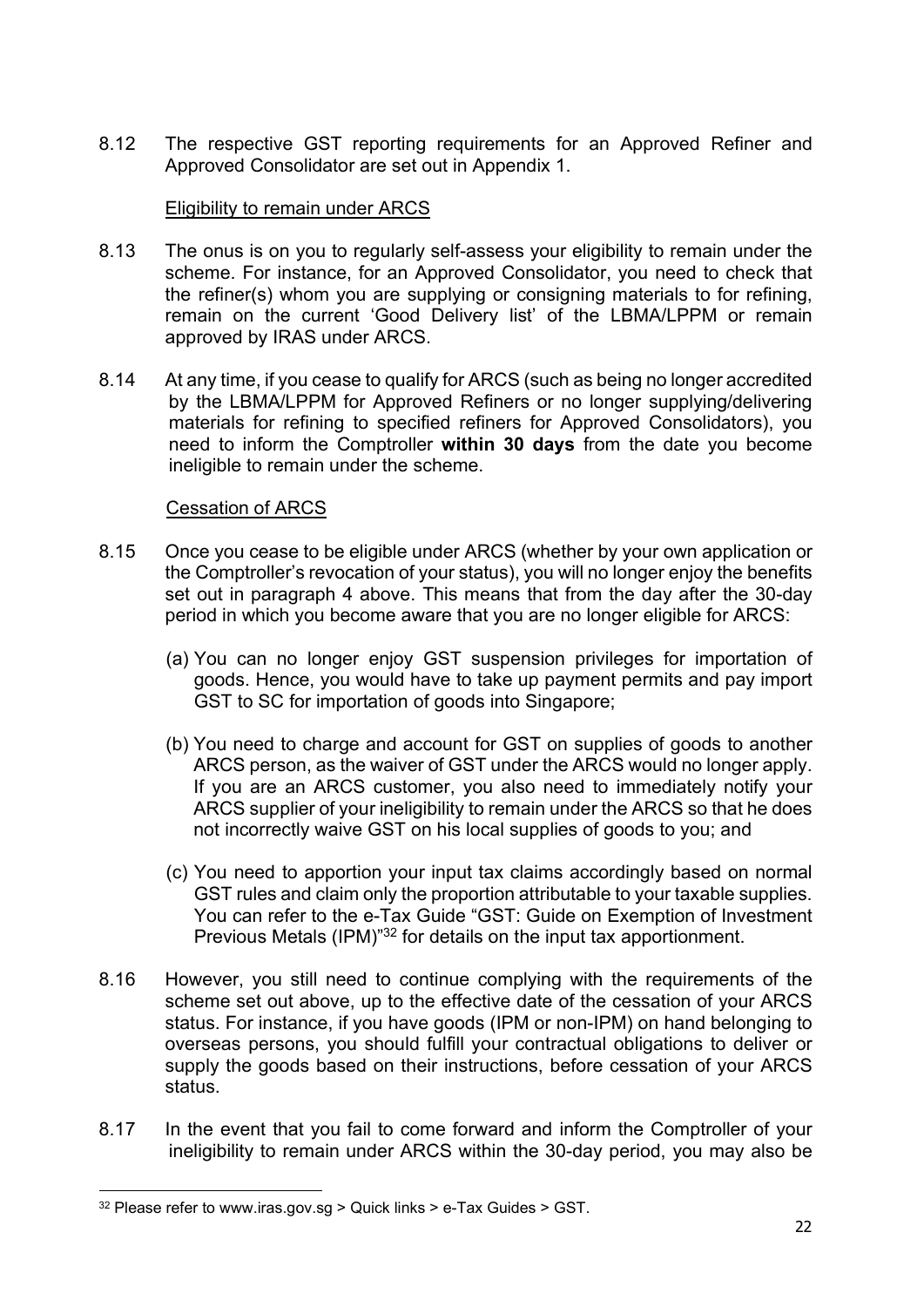required to repay the GST that would otherwise not have been suspended/waived/allowed based on normal GST rules from any retrospective date the Comptroller imposes, as set out in the following paragraphs.

#### Consequences of incorrectly using ARCS privileges

8.18 As the ARCS confers additional benefits, you need to ensure that you use the ARCS privileges granted to you only for the purposes and scenarios set out in paragraph 4. In the event that you incorrectly use your privileges while you are approved under the ARCS or when you have ceased to be eligible for the ARCS, the following GST repayment provisions will apply.

# (a) Incorrect use of import GST suspension privileges

 If you use your import GST suspension privileges under ARCS for purposes other than for the allowable scenarios in paragraphs 4.3 and 4.14 for Approved Refiners and Approved Consolidators respectively, you are required to repay the import GST incorrectly suspended to the Comptroller of GST without demand. The tax to be repaid is the import GST amount that would not have been allowed to you as input tax $33$  under normal GST rules. In such a case, you need to include the GST amount to be repaid as output tax in your GST return for the prescribed accounting period in which the importation took place. You would not be entitled to claim the GST amount repaid as input tax. If the GST return for the affected accounting period has already been filed, you need to file a GST F7 for the same prescribed accounting period to correct the error<sup>34</sup>.

#### (b) GST payment on local supplies of goods incorrectly waived

# For an ARCS supplier

If you supply goods locally to another person without collecting and accounting for GST under the ARCS (other than for the allowable scenarios in paragraphs 4.4 and 4.18 for Approved Refiners and Approved Consolidators respectively), you are required to immediately file a GST F7 for the affected prescribed accounting period in which the supply took place, to correct the error and account for the full output tax on the locally-supplied goods. For example, if you had incorrectly waived GST on your local supplies of goods to a person who is no longer approved under the ARCS or your supplies of refining activities (which are subject to normal GST rules), you are required to correct the error by filing a GST F7 for the affected period to account for the output tax omitted.

#### For an ARCS customer

In the situation where you, as the ARCS customer, fail to notify your ARCS supplier that you are no longer eligible to remain in the scheme at the time the

<sup>33</sup> Regulation 46A(23)

 $34$  As a concession, if the net GST amount in error for all the affected prescribed accounting periods is not more than \$1,500, you can correct the error in your next GST F5 return instead.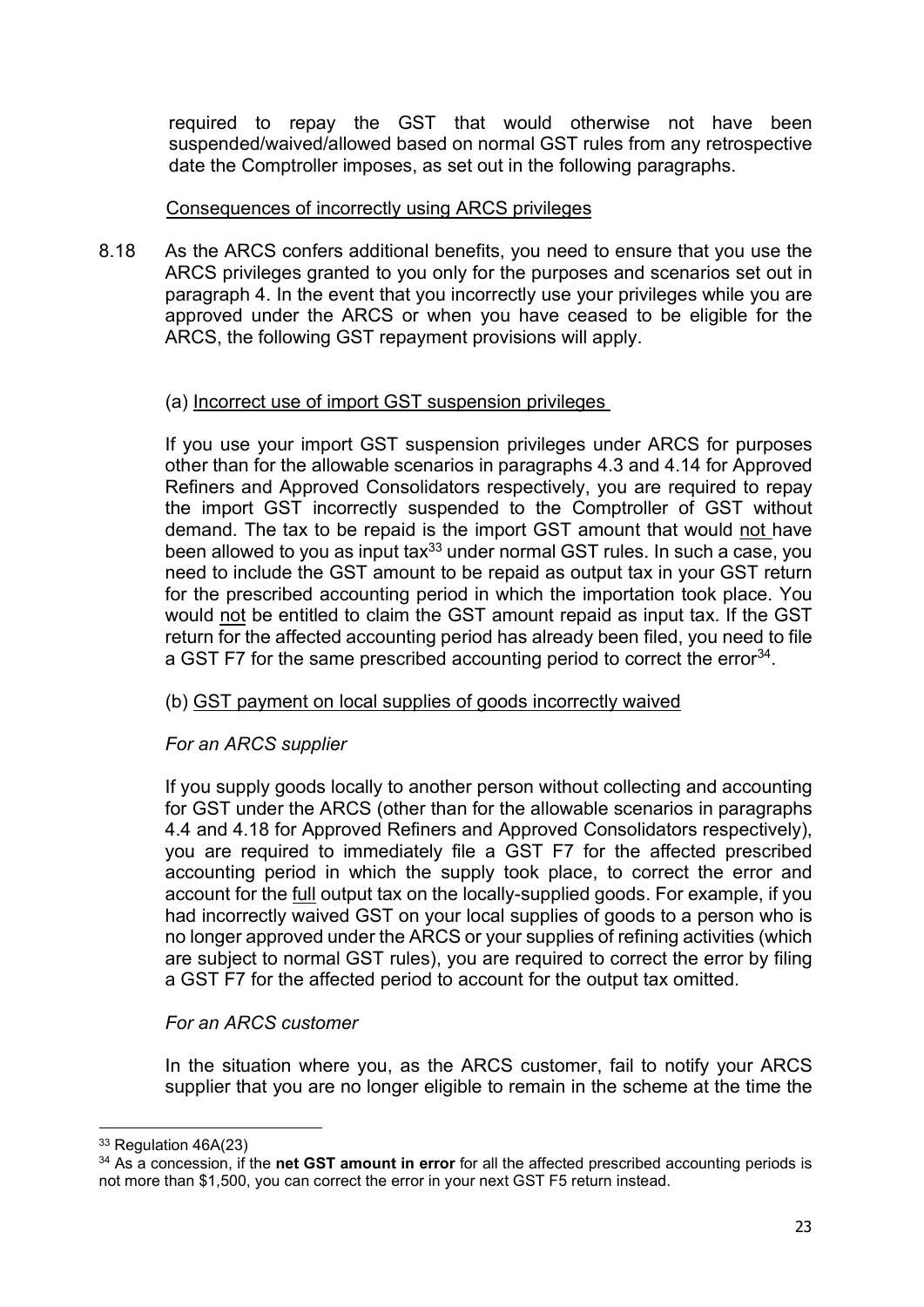supply was made, the Comptroller will require you to repay the GST on the goods you purchased from the ARCS supplier. The tax to be repaid is the GST amount that would not have been allowed to you as input tax $35$  under normal GST rules<sup>36</sup>. You need to include the GST amount as output tax in your GST return for the prescribed accounting period corresponding to the time of supply. For administrative ease, you may take the date of the supplier's tax invoice as the time the supply was made. If the GST return for the affected period has already been filed, you should file a GST F7 for that period to correct the error.

For example, you are no longer eligible for the ARCS because of the cessation of your LBMA/LPPM status. Notwithstanding that you are still approved under the ARCS but as you fail to notify your ARCS supplier of your ineligibility, you will be required to repay the GST amount incorrectly waived on his local supplies of goods to you which you would not have been allowed to claim as input tax.

# (c) Over-claiming of input tax under the ARCS

If you claim more input tax than the amount you are entitled to under the ARCS, you are required to immediately file a GST F7 for the affected prescribed accounting period to correct the error and adjust your input tax claims. For example, if you are an Approved Consolidator and you claim input tax in full instead of apportioning your claims as required under the ARCS, you need to file the GST F7 for the affected period to correct the error.

8.19 Besides having to repay the GST incorrectly suspended, waived or claimed, you may also incur penalties. The penalties that may be imposed would depend on the specific offence committed. Generally, in the above situations, you would be considered as having made incorrect GST return(s) resulting in omission of output tax or over-claiming of input tax, which is an offence under section 59 of the GST Act. Additional penalties may also be imposed for any misuse of ARCS privileges.

# 9 Operational Procedures on Import GST Suspension

- 9.1 As an approved person under the ARCS, you can clear goods upon importation by declaring the relevant MES permits via TradeNet®.
- 9.2 The registered approved ARCS persons who are submitting their own TradeNet® permit applications or through their appointed declaring agents are advised to take note of the following permit requirements:
	- (a) Message Type = IN-NON-PAYMENT (INP);
	- (b) Declaration Type = Approved Premises/Schemes (APS); and
	- (c) Place of Receipt Code = ARCS

<sup>35</sup> Regulation 46A(23)

<sup>36</sup> Regulation 46A(24)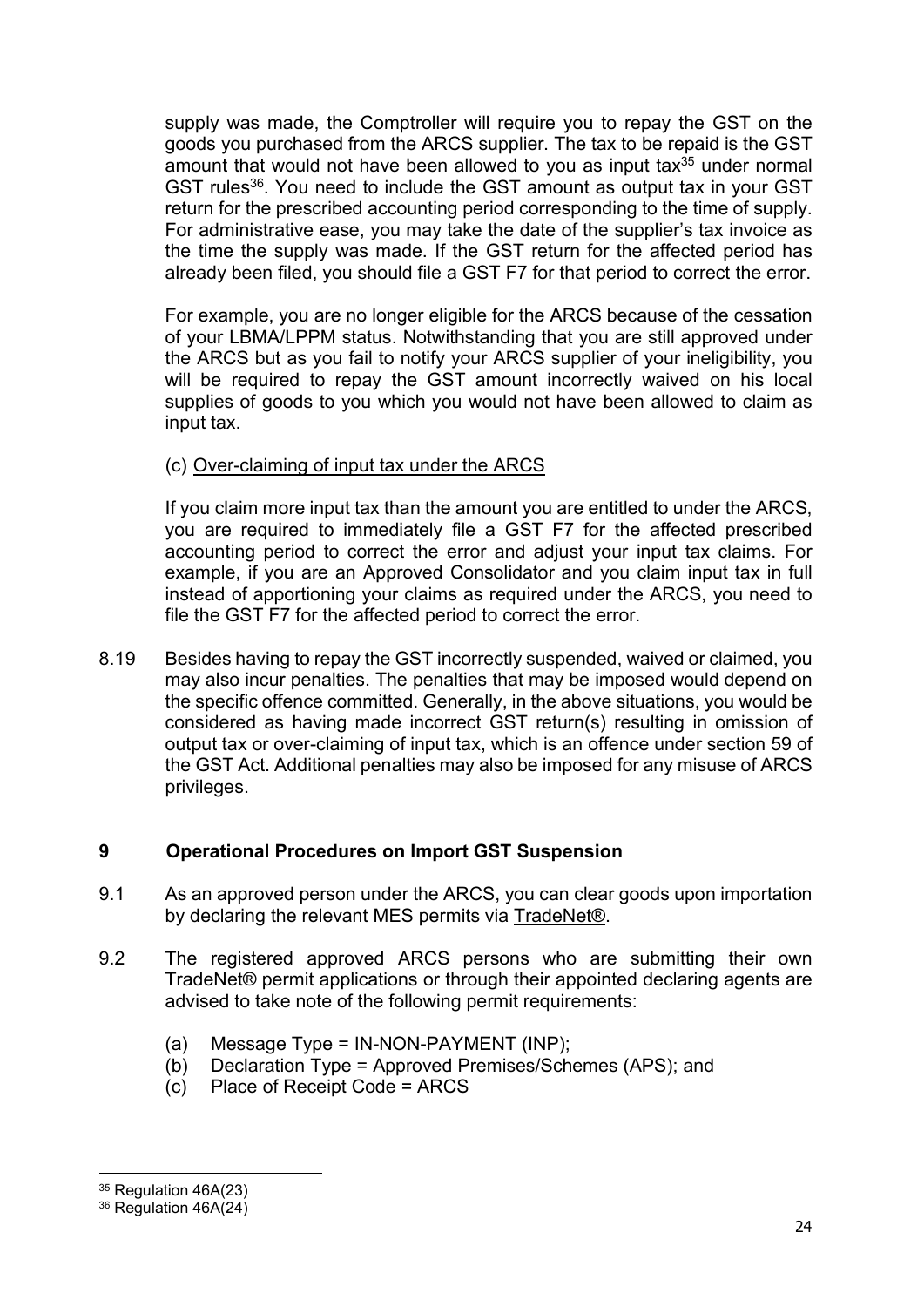- 9.3 For more details on the registration of a Unique Entity Number and/or TradeNet® user, please refer to SC website at www.customs.gov.sg > Traders & Businesses > Transacting with Customs for the First Time.
- 9.4 In the event that the approved person under ARCS imports IPM into Singapore, he is required to declare the Exemption permit instead of the MES permit.
- 9.5 You can appoint the declaring agent and make subsequent changes through the online e-Service "Apply for Declaring Agents" at mytax.iras.gov.sg $37$ .
- 9.6 At any time, you can have a maximum of 20 authorised declaring agents. As an ARCS person is accountable for all permits declared by its authorised declaring agents, you are advised to exercise due care and impose relevant controls in appointing the declaring agents for this purpose.

#### 10 Validity Period of ARCS Status

- 10.1 Once approved under the ARCS, your ARCS status will remain valid for as long as you continue to satisfy the Conditions of Approval for ARCS.
- 10.2 You may be subject to periodic audits by the Comptroller of GST. This is unless you have also been accorded the ACAP status, in which the Comptroller will then step-down on GST compliance activities during the tenure of your ACAP status unless significant anomalies are noted in your GST declarations.
- 10.3 At any time if you cease to be eligible for ARCS, you need to inform the Comptroller of GST in writing within 30 days from the date you become ineligible to remain under the scheme. The Comptroller will notify you on the effective date of the cessation of your ARCS status.

#### 11 Implications of De-registration from GST

11.1 Before you de-register from GST and thus automatically cease to be under the ARCS, you will have to ensure the following pertaining to the goods you have on hand:

| Type of goods                                | <b>Requirements of ARCS person</b>                                                                                                                                                                                                                                                                                                                                                          |
|----------------------------------------------|---------------------------------------------------------------------------------------------------------------------------------------------------------------------------------------------------------------------------------------------------------------------------------------------------------------------------------------------------------------------------------------------|
| (a) Own goods imported<br>with GST suspended | Fulfill all the requirements pertaining to de-<br>registration like all other GST-registered<br>businesses and account for deemed output tax<br>in your Final GST Return on these imported<br>goods that form part of your assets and stocks if<br>the value of taxable assets (excluding IPM) and<br>stocks on hand as at the last day of your GST<br>registration is more than S\$10,000. |

<sup>&</sup>lt;sup>37</sup> You are required to be authorised by your organisation to act for its GST matters via CorpPass (www.corppass.gov.sg) before you can access the e-Service.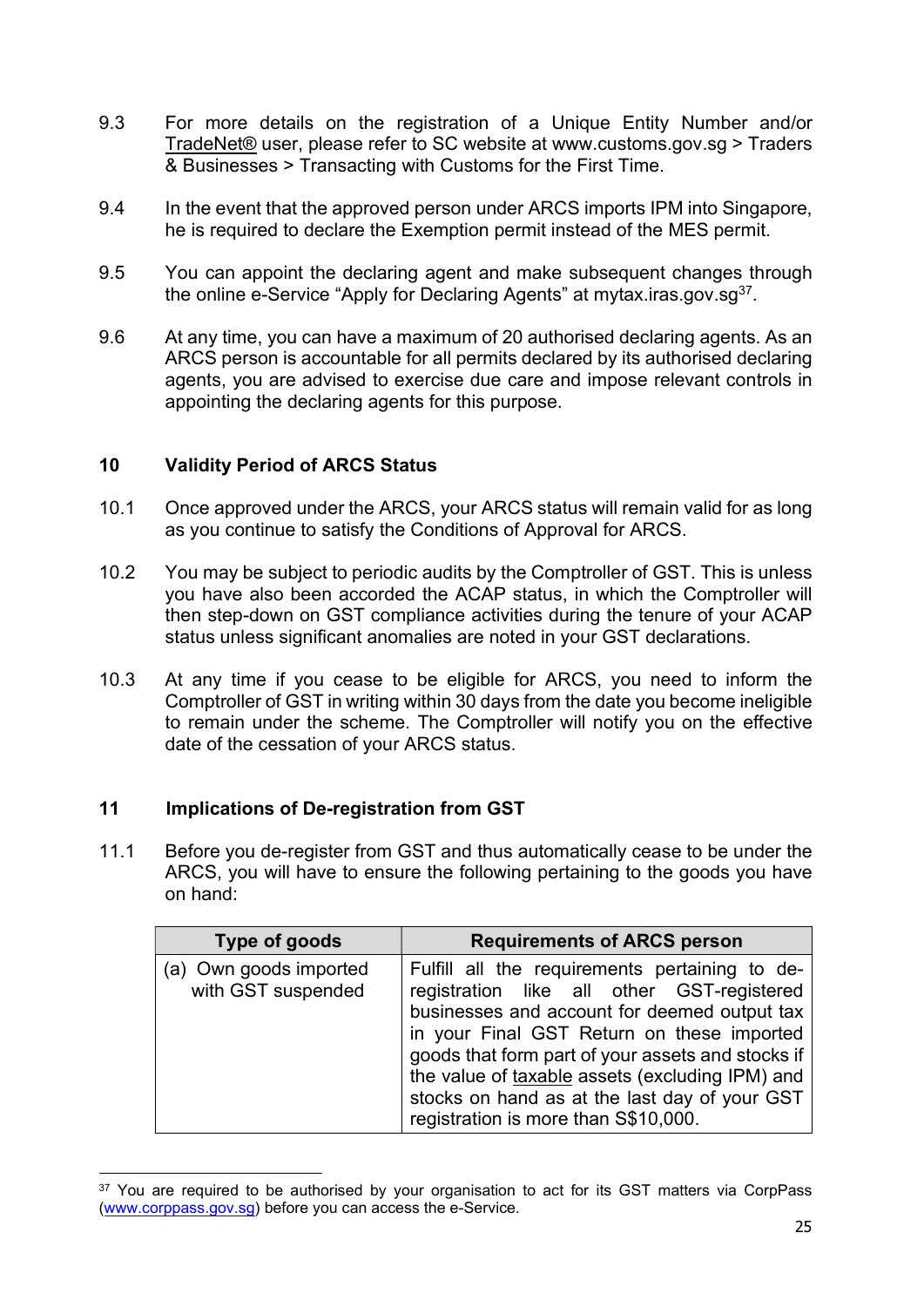| Type of goods                                                                                                                                                                | <b>Requirements of ARCS person</b>                                                                                                                                                  |
|------------------------------------------------------------------------------------------------------------------------------------------------------------------------------|-------------------------------------------------------------------------------------------------------------------------------------------------------------------------------------|
| Goods belonging to<br>(b)<br>your<br>overseas principal<br>imported in the capacity<br>of a section 33(2) agent<br>with GST suspended                                        | Refer to e-Tax Guide: GST Guide on Imports on<br>the de-registration requirements of a section<br>33(2) agent.                                                                      |
| (c) Goods belonging to<br>your overseas principal<br>imported in the capacity<br>of a section 33A agent                                                                      | Refer to e-Tax Guide: GST Guide on Imports on<br>the de-registration implications of a section 33A<br>agent.                                                                        |
| (d) Value-added goods<br>belonging to its local<br>customer or GST-<br>registered overseas<br>customer, which were<br>re-imported under<br>section 33B with GST<br>suspended | Refer to the e-Tax Guide: "GST: Claiming of<br>GST on re-import of value-added goods" on the<br>de-registration implications under section 33B.                                     |
| Goods consigned to<br>(e)<br>you by your customers<br>under the ARCS for<br>refining (for Approved<br>Refiner) or<br>consolidation (for<br>Approved Consolidator)            | Fulfill all your contractual obligations to your<br>customers and does not have any ARCS goods<br>on hand, before the Comptroller will consider<br>your application to de-register. |

# 12 Contact Information

- 12.1 For enquiries on this e-Tax Guide, please contact the Goods and Services Tax Division at www.iras.gov.sg (select "Contact Us").
- 12.2 If you wish to enquire about permits declaration matters for importation of IPM, please contact:

Singapore Customs 55 Newton Road Singapore 307987 Website: www.customs.gov.sg Tel: (+65) 6355 2000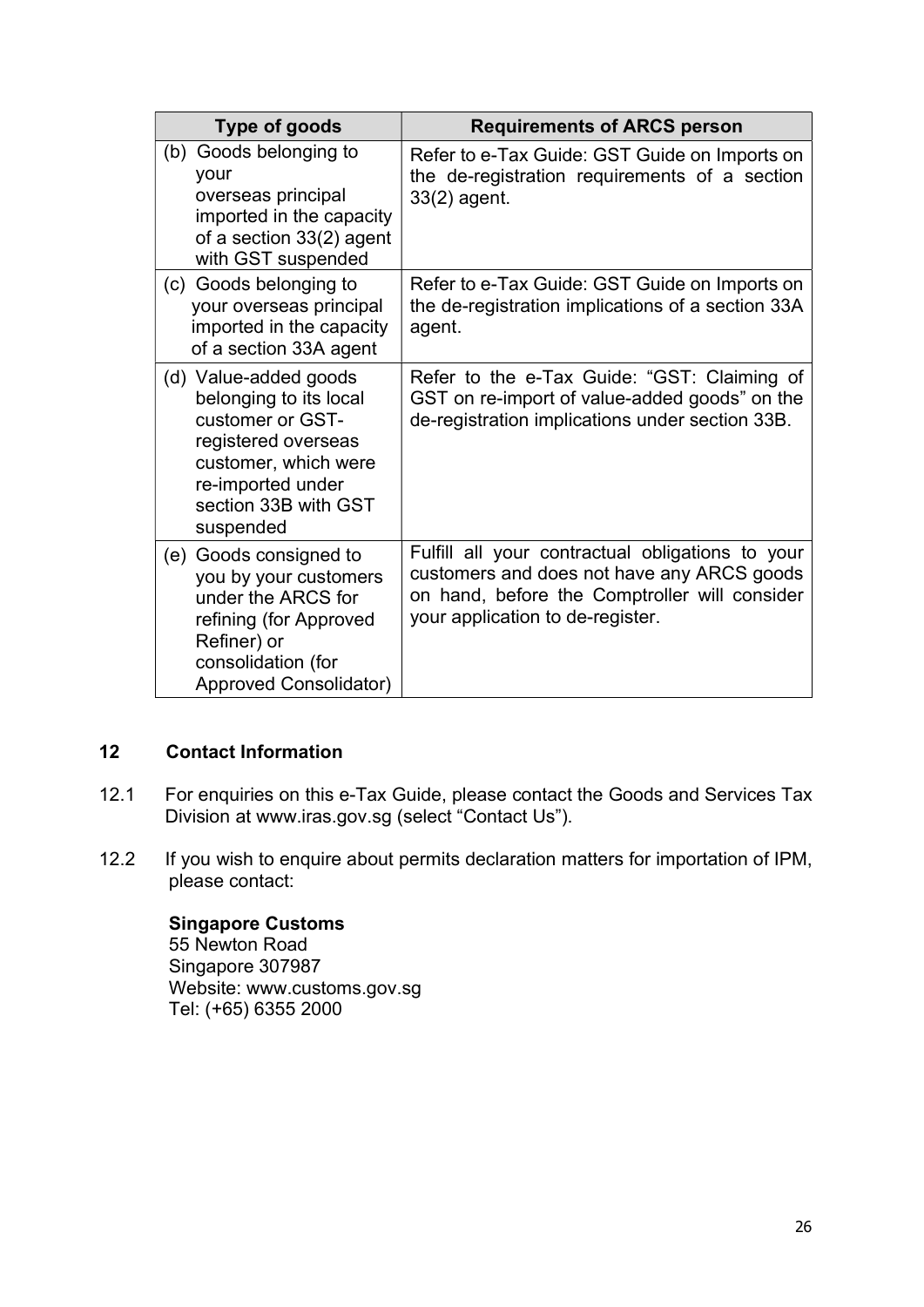# 13 Updates and Amendments

|                | Date of<br>amendment | <b>Amendments made</b>                                                                                                                                                                                                          |
|----------------|----------------------|---------------------------------------------------------------------------------------------------------------------------------------------------------------------------------------------------------------------------------|
| 1              | 29 Apr 2013          | (i) Amendments made to paragraphs $2.3, 4.21, 4.22,$<br>4.24 5.2, 6.2 and 11.3 to align with the GST<br>legislations for the ARCS.                                                                                              |
| $\overline{2}$ | 17 Feb 2014          | (i) Paragraph 8 is re-organized. Previous paragraphs<br>11.1 to 11.3 are moved into Paragraph 8.                                                                                                                                |
|                |                      | (ii) New paragraph 8.18 to explain the legislative<br>changes on repayment of tax under ARCS,<br>effective from 1 Jan 2014                                                                                                      |
| 3              | 10 Dec 2014          | (i) Inserted paragraph $4.3(v)$ in line with the new<br>section 33B effective from 1 Jan 2015                                                                                                                                   |
|                |                      | (ii) Amended paragraph 4.21 to explain meaning of<br>"first sale of newly-refined IPM".                                                                                                                                         |
|                |                      | (iii) Amendment to paragraph 11.1                                                                                                                                                                                               |
| 4              | 23 Jun 2015          | (i) Amendment made to paragraph 9.5                                                                                                                                                                                             |
| 5              | 11 Aug 2017          | (i) Amendment made to paragraph 9.5                                                                                                                                                                                             |
| 6              | 21 Oct 2019          | (i)<br>Inserted paragraph 2.4 to explain reverse charge<br>Inserted footnote 3 to explain if reverse charge is<br>(ii)<br>applicable to Approved Refiner and Approved                                                           |
|                |                      | Consolidator<br>Inserted footnote 5 to explain the overseas<br>(iii)<br>vendor registration regime                                                                                                                              |
|                |                      | (iv) Amended paragraph 4.3(ii), (iii) and (iv) to include<br>overseas principal or customer who is GST-<br>registered under overseas vendor registration<br>regime as a pay-only person, and $(v)$ to exclude<br>such a person. |
|                |                      | Amended paragraph 4.10 to clarify that reverse<br>(V)<br>charge is not applicable to Approved Refiner                                                                                                                           |
|                |                      | (vi) Amended paragraph 4.14(i) to include overseas<br>person who is GST-registered under overseas<br>vendor registration regime as a pay-only person                                                                            |
|                |                      | (vii) Amended footnotes 17 and 37                                                                                                                                                                                               |
|                |                      | (viii) Inserted footnote 23                                                                                                                                                                                                     |
|                |                      | (ix) Editorial amendment made to paragraph 8.3                                                                                                                                                                                  |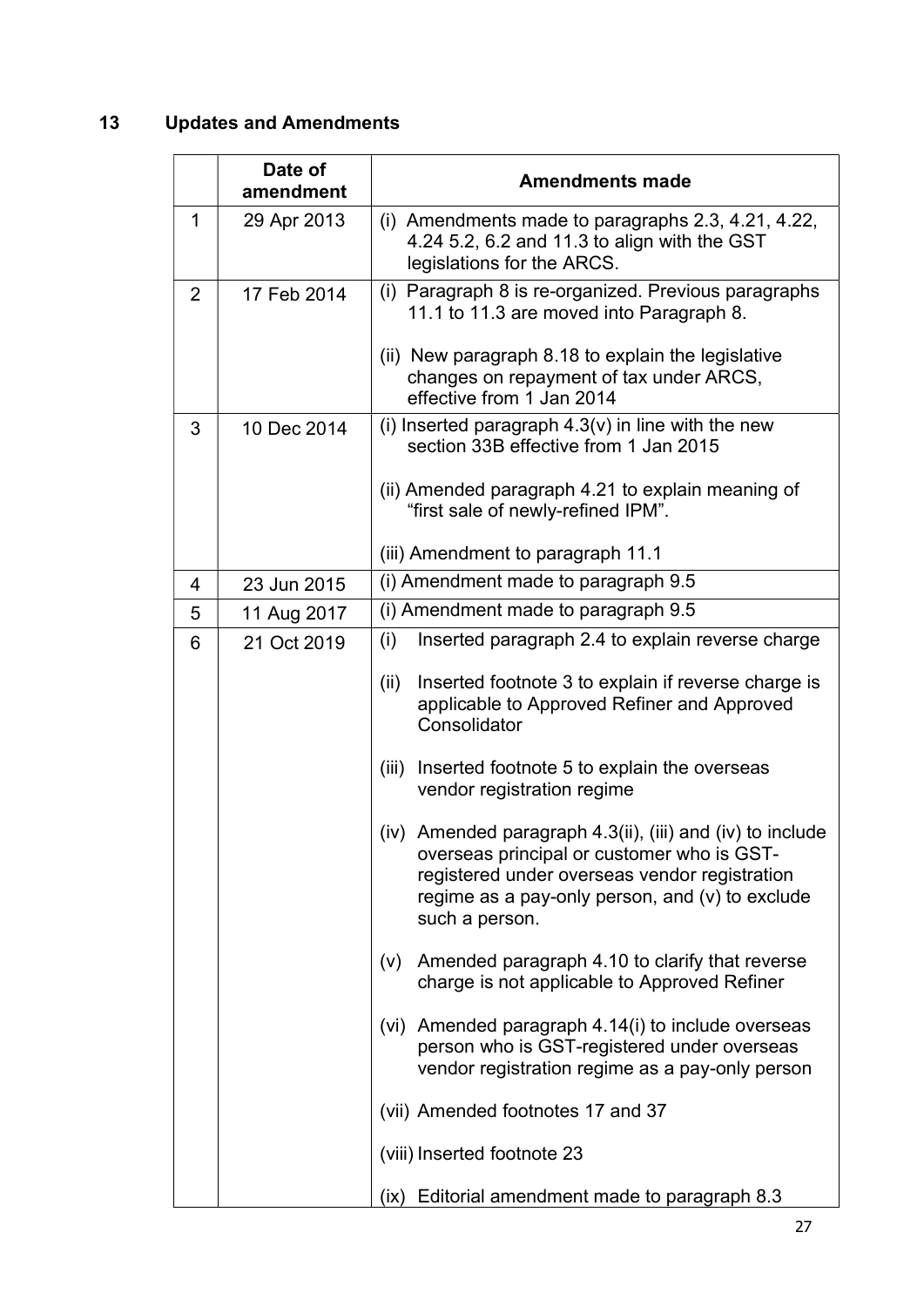|            | (X)         | Amended Appendix 2 to take into account<br>imported services subject to reverse charge                                                                                                                                |
|------------|-------------|-----------------------------------------------------------------------------------------------------------------------------------------------------------------------------------------------------------------------|
| 1 Mar 2021 | (i)<br>(ii) | Updated change in name of Singapore Institute<br>of Accredited Tax Professionals (SIATP) to<br>Singapore Chartered Tax Professionals<br>Limited (SCTP)<br>Updated website links to gold, silver and<br>platinum lists |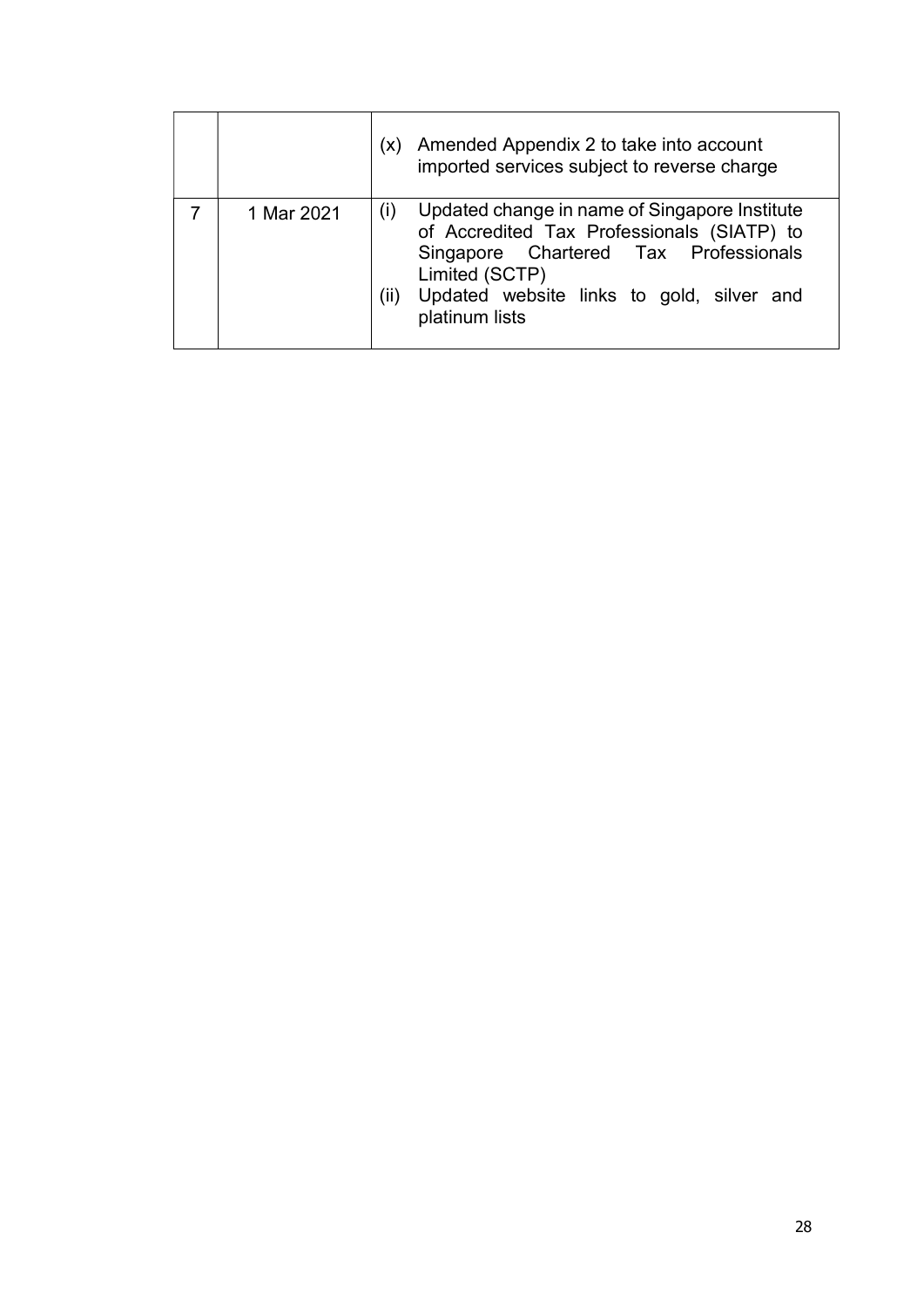# 14 Appendix 1: GST Reporting Requirements for ARCS Persons

# (A) For Approved Refiners

|                                                                                                                                       | <b>Toll Refining model</b>                                                                                                                                                                                                                                                                                      | <b>Buy-sell model</b>                                                                          |                                                                                                                                                                                                                                                                                               |  |
|---------------------------------------------------------------------------------------------------------------------------------------|-----------------------------------------------------------------------------------------------------------------------------------------------------------------------------------------------------------------------------------------------------------------------------------------------------------------|------------------------------------------------------------------------------------------------|-----------------------------------------------------------------------------------------------------------------------------------------------------------------------------------------------------------------------------------------------------------------------------------------------|--|
| <b>Activity</b>                                                                                                                       | <b>GST Reporting</b>                                                                                                                                                                                                                                                                                            | <b>Activity</b>                                                                                | <b>GST Reporting</b>                                                                                                                                                                                                                                                                          |  |
| Import<br>goods<br>by<br>consigned<br>an<br>customer<br>overseas<br>materials,<br>(eg.<br>precious metals) for<br>refining activities | Import GST on the consigned goods is suspended<br>under the ARCS.<br>The Approved Refiner is required to report the value<br>of imported goods as its:-<br>taxable purchases (i.e. Box 5 of the GST return);<br>and<br>value of goods imported under GST schemes<br>$\bullet$<br>(i.e. Box 9 of the GST return) | Import own goods<br>materials,<br>(eg.<br>precious<br>metals)<br>refining<br>for<br>activities | Import GST on the goods is suspended under ARCS.<br>The Approved Refiner is required to report the value of<br>imported goods as its:<br>taxable purchases (i.e. Box 5 of the GST return);<br>and<br>value of goods imported under GST schemes (i.e.<br>$\bullet$<br>Box 9 of the GST return) |  |
|                                                                                                                                       |                                                                                                                                                                                                                                                                                                                 | Import or locally<br>purchase IPM for<br>resale                                                | The import and purchase of IPM is exempt from GST.<br>There is no reporting requirement for the Approved<br>Refiner.                                                                                                                                                                          |  |
| Receive delivery of<br>$(non-IPM)$<br>goods                                                                                           | There is no reporting requirement since the<br>Approved Refiner is merely taking delivery of goods                                                                                                                                                                                                              | Purchase<br>goods<br>$(non-IPM)$<br>locally                                                    | No GST would have been paid to the Approved<br>Consolidator on the supply of goods under ARCS.                                                                                                                                                                                                |  |
| from local customer                                                                                                                   | belonging to its customer.                                                                                                                                                                                                                                                                                      | Approved<br>from                                                                               |                                                                                                                                                                                                                                                                                               |  |
| for refining activities                                                                                                               |                                                                                                                                                                                                                                                                                                                 | Consolidator for<br>refining activities<br>eg. raw materials                                   | The Approved Refiner is required to report the value of<br>the locally purchased goods as its taxable purchases<br>(i.e Box 5 of the GST return).                                                                                                                                             |  |
| Purchase goods (eg.<br>fixed assets, raw<br>services.<br>materials etc.) or                                                           |                                                                                                                                                                                                                                                                                                                 |                                                                                                | GST would have been paid to the GST-registered suppliers (non-Approved Consolidators) for the locally purchased goods or                                                                                                                                                                      |  |
| services locally, from                                                                                                                | The Approved Refiner is required to report:                                                                                                                                                                                                                                                                     |                                                                                                |                                                                                                                                                                                                                                                                                               |  |
| other GST-registered                                                                                                                  | the value of the locally purchased goods or services as its taxable purchases (i.e Box 5 of the GST return)                                                                                                                                                                                                     |                                                                                                |                                                                                                                                                                                                                                                                                               |  |
| suppliers                                                                                                                             | the GST on the locally purchased goods as its input tax and refund claimed (i.e Box 7 of the GST return)                                                                                                                                                                                                        |                                                                                                |                                                                                                                                                                                                                                                                                               |  |
| Provide<br>$r = f$<br>services for a fee (or<br>any other form of<br>consideration)                                                   | The provision of refining services is a taxable supply.<br>It is subject to GST if the IPM produced is delivered<br>locally and zero-rated if the IPM is exported.                                                                                                                                              |                                                                                                |                                                                                                                                                                                                                                                                                               |  |
|                                                                                                                                       | For IPM delivered locally, the Approved Refiner is<br>required to report:                                                                                                                                                                                                                                       |                                                                                                |                                                                                                                                                                                                                                                                                               |  |
|                                                                                                                                       | • the value of the supply of refining services as its<br>standard-rated supplies (i.e Box 1 of GST return)                                                                                                                                                                                                      |                                                                                                |                                                                                                                                                                                                                                                                                               |  |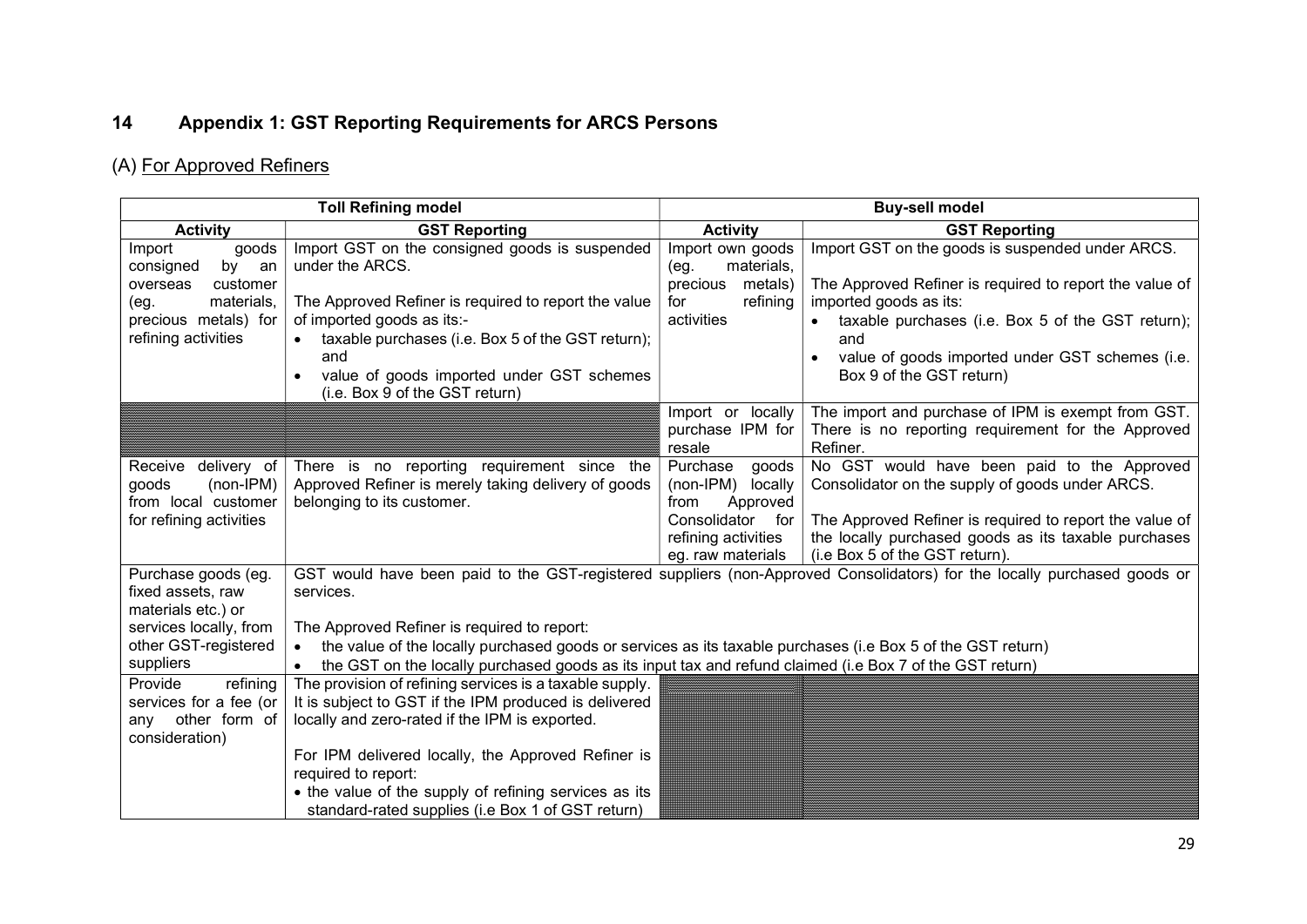| Delivery of<br>consigned IPM<br>based on customer's<br>instructions (eg. back<br>to customer or to<br>customer's client)                 | • the GST on the value of the refining services as its<br>output tax (i.e. Box 6 of GST return)<br>For IPM exported, the Approved Refiner is required<br>to report:<br>• the value of the supply of refining services as its<br>zero-rated supplies (i.e Box 2 of the GST return)<br>For local delivery of IPM to client's customer (i.e.<br>pursuant to the supply of IPM by the client to the<br>customer)<br>The Approved Refiner needs to account for the<br>exempt supply of IPM on behalf of its client and is<br>required to report:<br>• the sales value of the IPM as its exempt supplies<br>(i.e. Box 3 of the GST return)<br>For local delivery of IPM back to client or to client's<br>customer as a gift (i.e. not pursuant to any supply)<br>There is no reporting requirement since the<br>Approved Refiner is merely delivering the IPM back<br>to its client. | Supply of IPM to<br>local or overseas<br>client                                                                      | For local supply of IPM<br>The local supply of IPM (i.e. IPM is delivered locally,<br>whether for local or overseas client) is exempt from<br>GST. The Approved Refiner is required to report:-<br>the sales value of the IPM as its exempt supplies<br>(i.e. Box 3 of the GST return)<br>For export supply of IPM<br>The supply of IPM for export is a zero-rated supply, if<br>the supplier is able to maintain the relevant export<br>documentation as set out in "GST: Guide on Exports".<br>The Approved Refiner is required to report:<br>• the value of the exported IPM as its zero-rated<br>supplies (i.e. Box 2 of the GST return) |
|------------------------------------------------------------------------------------------------------------------------------------------|--------------------------------------------------------------------------------------------------------------------------------------------------------------------------------------------------------------------------------------------------------------------------------------------------------------------------------------------------------------------------------------------------------------------------------------------------------------------------------------------------------------------------------------------------------------------------------------------------------------------------------------------------------------------------------------------------------------------------------------------------------------------------------------------------------------------------------------------------------------------------------|----------------------------------------------------------------------------------------------------------------------|----------------------------------------------------------------------------------------------------------------------------------------------------------------------------------------------------------------------------------------------------------------------------------------------------------------------------------------------------------------------------------------------------------------------------------------------------------------------------------------------------------------------------------------------------------------------------------------------------------------------------------------------|
| Delivery of<br>consigned goods<br>(including non-IPM)<br>remaining or arising<br>from the refining<br>process, for supply<br>or disposal | For export of IPM (either to client's overseas<br>customer or back to client)<br>The Approved Refiner needs to account for the<br>export of IPM as its zero-rated supplies for tracking<br>purpose and maintain the relevant export documents<br>as set out in "GST: Guide on Exports". To report:<br>the value of the IPM exported as its zero-rated<br>supplies (i.e. Box 2 of the GST return).<br>For local delivery of the consigned goods<br>The Approved Refiner is required to account for GST<br>on behalf of its overseas client, on local<br>supply/disposal of consigned goods remaining or<br>arising from the refining process. This is regardless<br>of whether consideration is received.<br>Where there is consideration received, the Approved<br>Refiner is required to report:                                                                              | Supply or disposal<br>of<br>goods<br>(including<br>non-<br>IPM) remaining or<br>arising from the<br>refining process | For local supply of the goods to another ARCS person<br>Under ARCS, an Approved Refiner may supply goods<br>locally (except for refining services) to another ARCS<br>person without charging and accounting for GST. The<br>Approved Refiner is required to report:<br>the sales value of the goods as its standard-rated<br>supplies (i.e Box 1 of the GST return) with no<br>corresponding output tax                                                                                                                                                                                                                                     |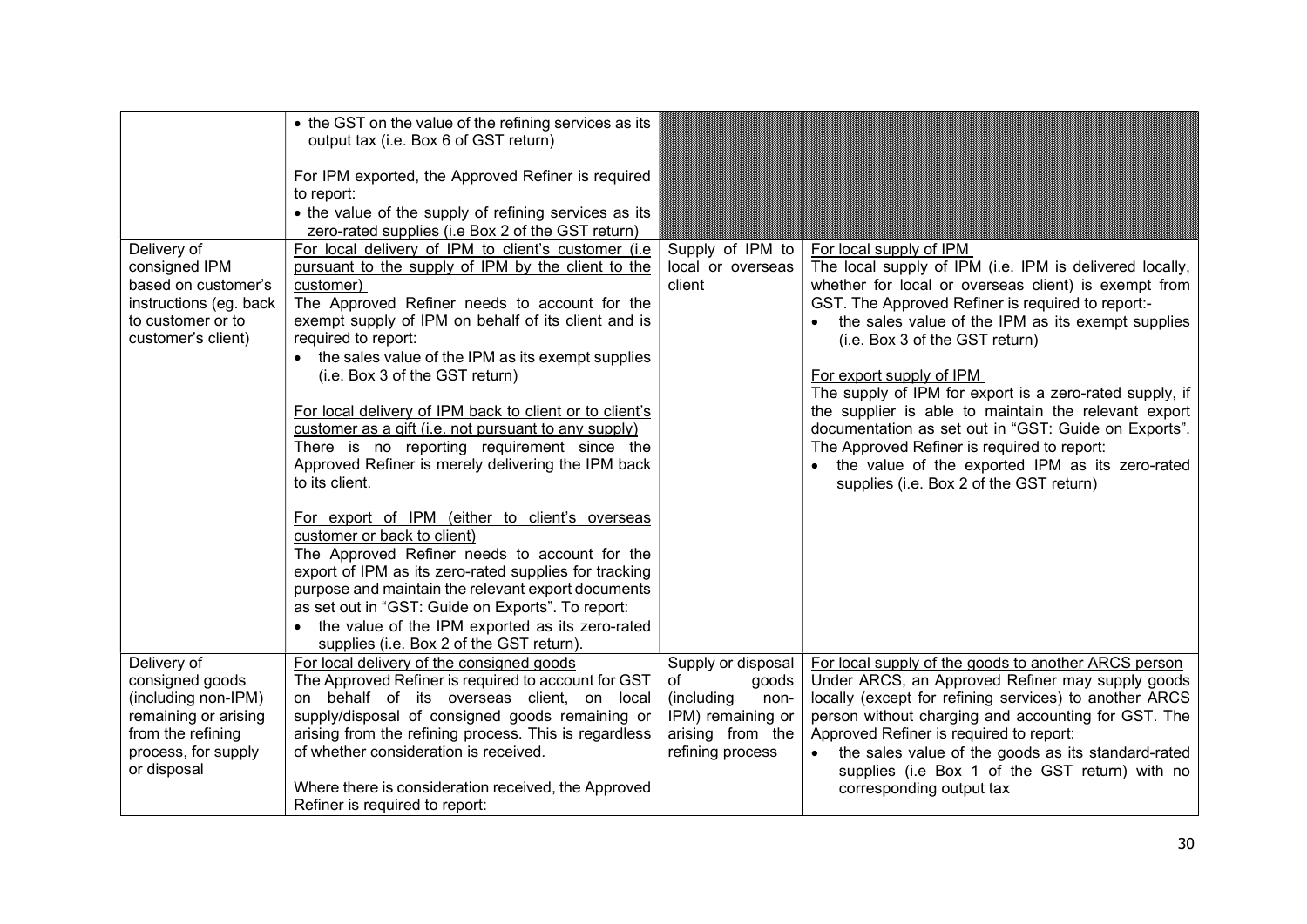| eg. copper sludge,<br>scrap circuit boards<br>etc. | value of the consideration received on the local<br>supply/disposal as its standard-rated supplies<br>(i.e. Box 1 of the GST return)<br>GST on the consideration as its output tax (i.e.<br>Box 6 of the GST return)<br>Where there is no consideration received (unless the<br>OMV of the goods does not exceed \$200), the<br>Approved Refiner is required to report:<br>the Open Market Value (OMV) of the consigned<br>goods as its standard-rated supplies (i.e. Box 1<br>of the GST return)<br>GST on the OMV as its output tax (i.e. Box 6 of<br>the GST return)<br>For export of the consigned goods<br>The Approved Refiner needs to account for the<br>export of the consigned goods as its zero-rated<br>supplies and maintain the relevant documents as set<br>out in the "GST: Guide on Exports". To report:<br>the value of the consigned goods exported<br>(based on consideration received if any/OMV) as<br>its zero-rated supplies (i.e. Box 2 of the GST<br>return) | For local supply/disposal of the goods to non-ARCS<br>persons<br>Where there is consideration received for the local<br>supply/disposal of the goods, the Approved Refiner is<br>required to report:<br>value of the consideration received on the local<br>supply/disposal as its standard-rated supplies (i.e.<br>Box 1 of the GST return)<br>GST on the consideration as its output tax (i.e. Box<br>6 of the GST return)<br>Where there is no consideration received, the Approved<br>Refiner needs to account for deemed output tax on<br>disposal of the goods based on normal GST rules. In<br>such case, the Approved Refiner is required to report<br>(where applicable):<br>• the OMV of the goods as its standard-rated supplies<br>(i.e. Box 1 of the GST return)<br>GST on the OMV as its output tax (i.e. Box 6 of the<br>GST return) |
|----------------------------------------------------|----------------------------------------------------------------------------------------------------------------------------------------------------------------------------------------------------------------------------------------------------------------------------------------------------------------------------------------------------------------------------------------------------------------------------------------------------------------------------------------------------------------------------------------------------------------------------------------------------------------------------------------------------------------------------------------------------------------------------------------------------------------------------------------------------------------------------------------------------------------------------------------------------------------------------------------------------------------------------------------|-----------------------------------------------------------------------------------------------------------------------------------------------------------------------------------------------------------------------------------------------------------------------------------------------------------------------------------------------------------------------------------------------------------------------------------------------------------------------------------------------------------------------------------------------------------------------------------------------------------------------------------------------------------------------------------------------------------------------------------------------------------------------------------------------------------------------------------------------------|
|----------------------------------------------------|----------------------------------------------------------------------------------------------------------------------------------------------------------------------------------------------------------------------------------------------------------------------------------------------------------------------------------------------------------------------------------------------------------------------------------------------------------------------------------------------------------------------------------------------------------------------------------------------------------------------------------------------------------------------------------------------------------------------------------------------------------------------------------------------------------------------------------------------------------------------------------------------------------------------------------------------------------------------------------------|-----------------------------------------------------------------------------------------------------------------------------------------------------------------------------------------------------------------------------------------------------------------------------------------------------------------------------------------------------------------------------------------------------------------------------------------------------------------------------------------------------------------------------------------------------------------------------------------------------------------------------------------------------------------------------------------------------------------------------------------------------------------------------------------------------------------------------------------------------|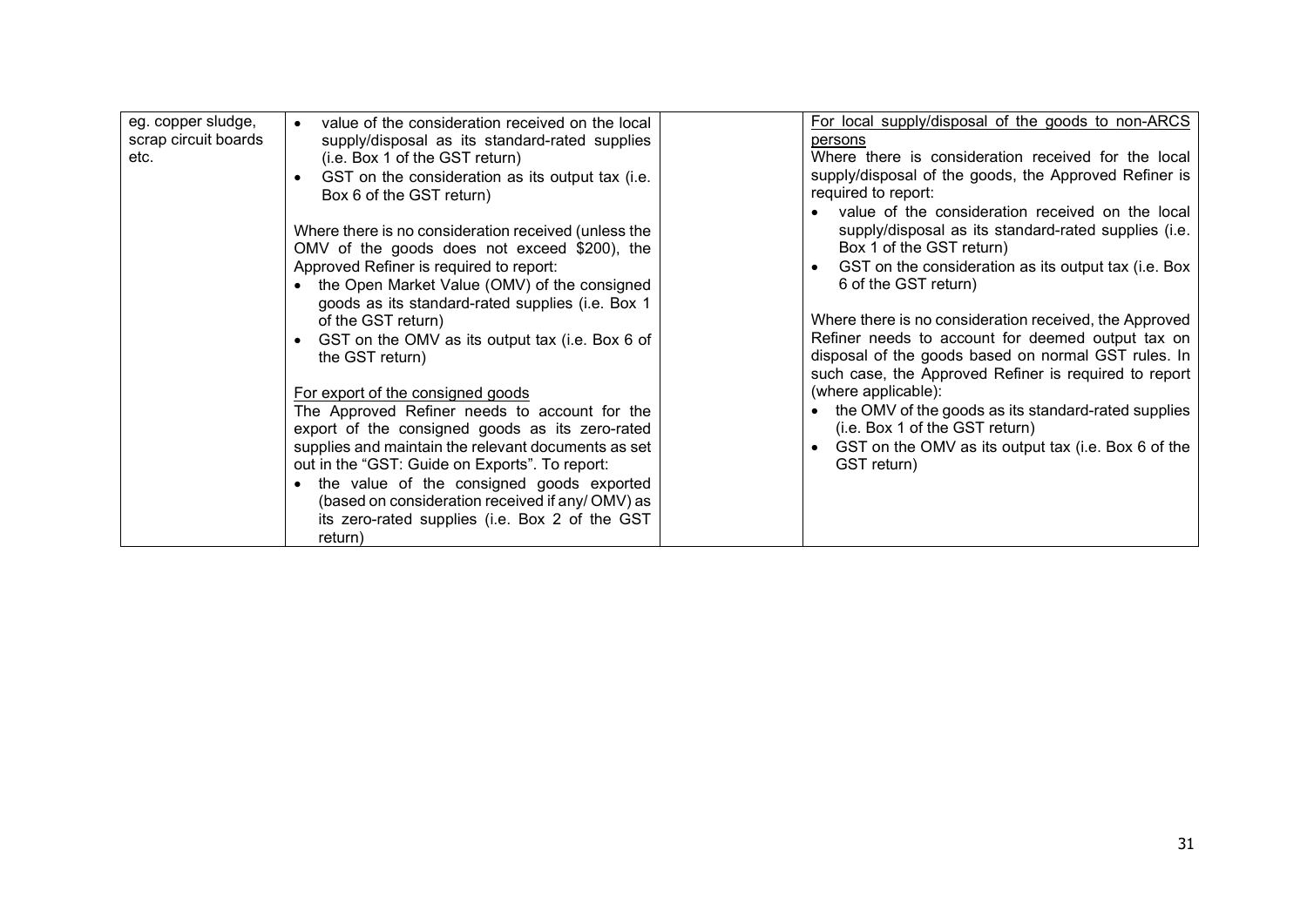# (B) For Approved Consolidators

| <b>Activity</b>                                               | <b>GST Reporting</b>                                                                                                           |
|---------------------------------------------------------------|--------------------------------------------------------------------------------------------------------------------------------|
| Import own goods (non-IPM) or goods belonging to overseas     | Import GST on the goods is suspended under ARCS.                                                                               |
| customer, to be directly supplied/ delivered to a refiner for |                                                                                                                                |
| refining purpose                                              | The Approved Consolidator is required to report the value of imported goods as its:-                                           |
|                                                               | taxable purchases (i.e. Box 5 of the GST return); and                                                                          |
|                                                               | value of goods imported under GST schemes (i.e. Box 9 of the GST return)                                                       |
| Import or locally purchase IPM for resale                     | The import and purchase of IPM is exempt from GST. There is no reporting requirement for<br>the Approved Consolidator.         |
| Purchase goods (non-IPM) or services locally from other       | GST would have been paid to the GST-registered suppliers (non-Approved Consolidators)                                          |
| GST-registered suppliers<br>eg. raw materials                 | for the locally purchased goods or services.                                                                                   |
|                                                               | The Approved Consolidator is required to report:                                                                               |
|                                                               | the value of the locally purchased goods or services as its taxable purchases (i.e Box 5<br>of the GST return)                 |
|                                                               | the GST on the locally purchased goods as its input tax and refund claimed (i.e Box 7 of<br>the GST return                     |
| Under toll refining arrangement with refiner,                 | There is no reporting requirement since the Approved Consolidator is merely taking delivery                                    |
| 1) Receive goods (non-IPM) from local customer                | of the goods belonging to its customer and delivering them to the refiner                                                      |
| Deliver goods to refiner for refining purpose                 |                                                                                                                                |
| 3) Receive delivery of newly-refined IPM back from refiner    |                                                                                                                                |
| (under toll refining arrangement with refiner)                |                                                                                                                                |
| Supply of goods (imported and local) to Approved Refiner for  | Under ARCS, the Approved Consolidator may supply goods locally to an Approved Refiner                                          |
| refining purpose                                              | without charging and accounting for GST. The Approved Consolidator is required to report:                                      |
|                                                               | the sales value of the goods as its standard-rated supplies (i.e. Box 1 of the GST return)<br>with no corresponding output tax |
| Purchase of newly-refined IPM from Approved Refiner           | No GST would have been payable on the purchase of the IPM. There is no reporting                                               |
|                                                               | requirement for the Approved Consolidator.                                                                                     |
|                                                               |                                                                                                                                |
| Sale of IPM or delivery of consigned IPM based on             | For local sale of IPM or local delivery of IPM to overseas customer's client                                                   |
| overseas customer's instructions                              |                                                                                                                                |
|                                                               | The Approved Consolidator needs to account for the supply of IPM (both its own supply and                                      |
|                                                               | supply by the overseas customer) and report:                                                                                   |
|                                                               | • the sales value of the IPM as its exempt supplies (i.e. Box 3 of the GST return)                                             |
|                                                               | For IPM given away free or disposed at no consideration                                                                        |
|                                                               | There is no reporting requirement for the Approved Consolidator.                                                               |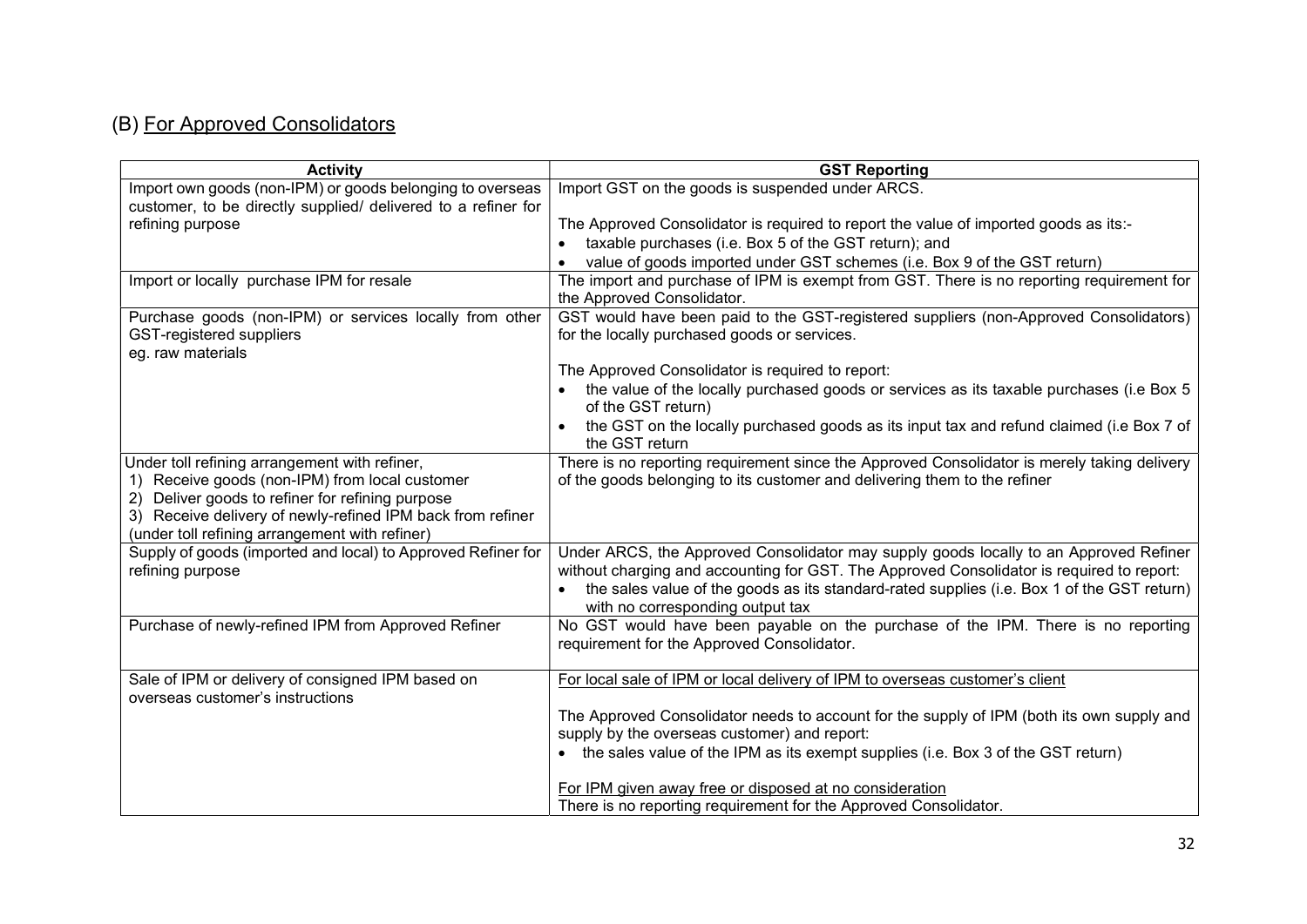|                                                                 | For export of IPM                                                                                                                                                                                                                                                                                                                                                                                                                                                                                                                                                                                                                                                                                                                                                                                                       |  |  |
|-----------------------------------------------------------------|-------------------------------------------------------------------------------------------------------------------------------------------------------------------------------------------------------------------------------------------------------------------------------------------------------------------------------------------------------------------------------------------------------------------------------------------------------------------------------------------------------------------------------------------------------------------------------------------------------------------------------------------------------------------------------------------------------------------------------------------------------------------------------------------------------------------------|--|--|
|                                                                 | The Approved Consolidator needs to account for the export of IPM as its zero-rated supplies                                                                                                                                                                                                                                                                                                                                                                                                                                                                                                                                                                                                                                                                                                                             |  |  |
|                                                                 | and maintain the relevant export documents as set out in "GST: Guide on Exports". To report:                                                                                                                                                                                                                                                                                                                                                                                                                                                                                                                                                                                                                                                                                                                            |  |  |
|                                                                 | • the value of the IPM exported as its zero-rated supplies (i.e. Box 2 of the GST return)                                                                                                                                                                                                                                                                                                                                                                                                                                                                                                                                                                                                                                                                                                                               |  |  |
|                                                                 | In regard to input tax claims, the Approved Consolidator can claim input tax for expenses<br>incurred in relation to the first supply of newly-refined IPM e.g. GST on refining fees. Refer to<br>paragraphs 4.20 to 4.25. In such case, the Approved Consolidator can report:<br>the relevant expenses incurred as its taxable purchases (i.e. Box 5 of the GST return)<br>input tax claims allowable in Box 7 of the GST return<br>$\bullet$<br>For the purpose of computing the amount of recoverable residual input tax, the Approved<br>Consolidator has to exclude from the residual input tax formula the value of goods re-<br>exported to the overseas customers, the values of supplies subject to Customer<br>Accounting and the values of imported services subject to reverse charge. (see footnote<br>17) |  |  |
| Sale or disposal of non-IPM goods remaining or arising from     | For local sale of the non-IPM goods                                                                                                                                                                                                                                                                                                                                                                                                                                                                                                                                                                                                                                                                                                                                                                                     |  |  |
| the refining process                                            | The Approved Consolidator needs to account for GST on the local sale of the non-IPM goods                                                                                                                                                                                                                                                                                                                                                                                                                                                                                                                                                                                                                                                                                                                               |  |  |
| eg. copper sludge, scrap circuit boards etc                     | (for both its own sale and the overseas customer's sale) and report:                                                                                                                                                                                                                                                                                                                                                                                                                                                                                                                                                                                                                                                                                                                                                    |  |  |
| [for both own goods and goods belonging to overseas<br>persons] | value of the consideration received on the local sale as its standard-rated supplies (i.e.<br>$\bullet$<br>Box 1 of the GST return)                                                                                                                                                                                                                                                                                                                                                                                                                                                                                                                                                                                                                                                                                     |  |  |
|                                                                 | GST on the consideration as its output tax (i.e. Box 6 of the GST return)<br>$\bullet$                                                                                                                                                                                                                                                                                                                                                                                                                                                                                                                                                                                                                                                                                                                                  |  |  |
|                                                                 |                                                                                                                                                                                                                                                                                                                                                                                                                                                                                                                                                                                                                                                                                                                                                                                                                         |  |  |
|                                                                 | For local disposal of the non-IPM goods at no consideration                                                                                                                                                                                                                                                                                                                                                                                                                                                                                                                                                                                                                                                                                                                                                             |  |  |
|                                                                 | The Approved Consolidator needs to account for GST on the local disposal of the non-IPM                                                                                                                                                                                                                                                                                                                                                                                                                                                                                                                                                                                                                                                                                                                                 |  |  |
|                                                                 | goods at no consideration,:                                                                                                                                                                                                                                                                                                                                                                                                                                                                                                                                                                                                                                                                                                                                                                                             |  |  |
|                                                                 | (a) where the goods belong to itself, based on normal deeming rules; and<br>(b) where the goods belong to the overseas customer, if their OMV exceeds \$200                                                                                                                                                                                                                                                                                                                                                                                                                                                                                                                                                                                                                                                             |  |  |
|                                                                 |                                                                                                                                                                                                                                                                                                                                                                                                                                                                                                                                                                                                                                                                                                                                                                                                                         |  |  |
|                                                                 | Where GST is applicable, the Approved Consolidator is required to report:                                                                                                                                                                                                                                                                                                                                                                                                                                                                                                                                                                                                                                                                                                                                               |  |  |
|                                                                 | the OMV of the goods as its standard-rated supplies (i.e. Box 1 of the GST return)                                                                                                                                                                                                                                                                                                                                                                                                                                                                                                                                                                                                                                                                                                                                      |  |  |
|                                                                 | GST on the OMV as its output tax (i.e. Box 6 of the GST return)                                                                                                                                                                                                                                                                                                                                                                                                                                                                                                                                                                                                                                                                                                                                                         |  |  |
|                                                                 |                                                                                                                                                                                                                                                                                                                                                                                                                                                                                                                                                                                                                                                                                                                                                                                                                         |  |  |
|                                                                 | For export of the non-IPM goods                                                                                                                                                                                                                                                                                                                                                                                                                                                                                                                                                                                                                                                                                                                                                                                         |  |  |
|                                                                 | The Approved Consolidator needs to account for the export of the goods as its zero-rated                                                                                                                                                                                                                                                                                                                                                                                                                                                                                                                                                                                                                                                                                                                                |  |  |
|                                                                 | supplies and maintain the relevant documents as set out in the "GST: Guide on Exports". To<br>report:                                                                                                                                                                                                                                                                                                                                                                                                                                                                                                                                                                                                                                                                                                                   |  |  |
|                                                                 | the value of the consigned goods exported (based on consideration received if any/ OMV)                                                                                                                                                                                                                                                                                                                                                                                                                                                                                                                                                                                                                                                                                                                                 |  |  |
|                                                                 | as its zero-rated supplies (i.e. Box 2 of the GST return)                                                                                                                                                                                                                                                                                                                                                                                                                                                                                                                                                                                                                                                                                                                                                               |  |  |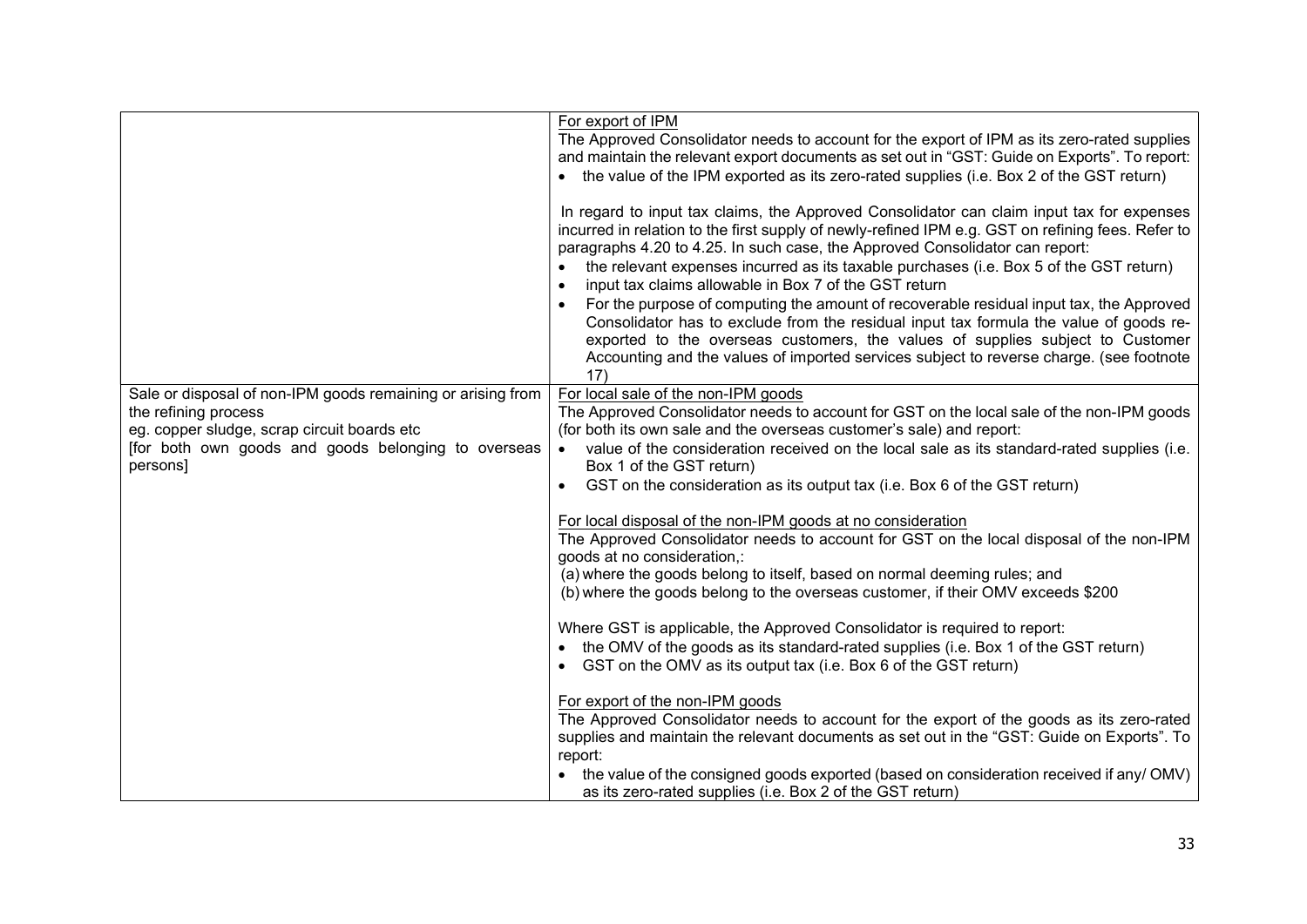#### 15 Appendix 2 - Illustration on the attribution and apportionment of input tax claim for Approved Consolidator

Bullion trading company (Bullion) is in the business of buying, selling and consolidating precious metals for refinement into IPM<sup>38</sup> and is an approved consolidator under the Approved Refiner and Consolidator Scheme (ARCS). With effect from 1 Oct 2012, some of the precious metals which Bullion trades in would be exempt from GST (hereinafter referred to as IPM) and the others would not qualify for GST exemption (hereinafter referred to as non-IPM). The following taxable supplies, exempt supplies and expenses were made/ incurred by Bullion for the quarter ended 31 Mar 2020. Below is an illustration on the attribution and apportionment of the input tax incurred by Bullion, and computation on the amount of input tax claimable by Bullion.

For the quarter ended 31 Mar 2020

| Supplies made for GST reporting purposes                      | <b>Value</b>  |
|---------------------------------------------------------------|---------------|
| Standard-rated supply                                         |               |
| (i) Sale of non-IPM in Singapore                              | \$1,000,000   |
| (ii) Imported services (e.g., IT services) subject to reverse | \$<br>500,000 |
| charge $39$                                                   |               |
| Zero-rated supply                                             |               |
| (i) Sale of IPM and non-IPM which are exported                | \$2,000,000   |
| (ii) Re-export of IPM which belongs to overseas customers     | \$1,000,000   |
| $(S33A - no supply)$                                          |               |
| Exempt supply                                                 |               |
| (i) First sale of newly refined IPM in Singapore              | 500,000<br>\$ |
| (ii) Re-sale of IPM in Singapore                              | \$<br>500,000 |
| (iii) Delivery of newly refined IPM which belongs to overseas | \$<br>500,000 |
| customer in Singapore (S33(2) supply)                         |               |
| <b>Total Supplies</b>                                         | \$6,000,000   |

| No. | Purchases*                                                                                              | <b>Input</b><br>tax<br>incurred          | <b>Attribution of input tax</b>                                                                                                                          |
|-----|---------------------------------------------------------------------------------------------------------|------------------------------------------|----------------------------------------------------------------------------------------------------------------------------------------------------------|
| (A) | Purchase non-IPM worth of \$800,000<br>for sale or for refining into IPM for<br>sale                    | \$56,000                                 | Directly attributable to taxable<br>supplies (i.e. standard-rated and<br>zero-rated supplies) or first sale<br>of newly refined IPM - fully<br>claimable |
| (B) | Purchase/Importation of IPM on or<br>after 1 Oct                                                        | No GST                                   | NA.                                                                                                                                                      |
| (C) | Goods imported to be sent directly to<br>refiner for refining into IPM                                  | GST<br>Import<br>suspended<br>under ARCS | NA.                                                                                                                                                      |
| (D) | Refining fees of \$50,000 incurred to<br>refine non-IPM<br>into<br><b>IPM</b><br>for<br>subsequent sale | \$3,500                                  | Directly attributable to first sale of<br>newly refined IPM - fully<br>claimable                                                                         |
| (E) | Local transportation costs of \$10,000<br>incurred for transporting IPM for re-<br>sale locally         | \$700                                    | Directly attributable to exempt<br>supply - not claimable                                                                                                |
| (F) | storage costs of \$20,000<br>Local<br>incurred for storing of IPM for export                            | \$1,400                                  | Directly attributable to taxable<br>supplies - fully claimable                                                                                           |

<sup>&</sup>lt;sup>38</sup> Bullion sends precious metals to accredited refineries in the 'Good Delivery' list of LBMA. The precious metals produced by the refineries meet the minimum required purity content.

<sup>&</sup>lt;sup>39</sup> With effect from 1 Jan 2020, GST would be applied on certain imported services by way of reverse charge. For more information, please refer to the e-Tax Guide, "GST: Taxing imported services by way of reverse charge".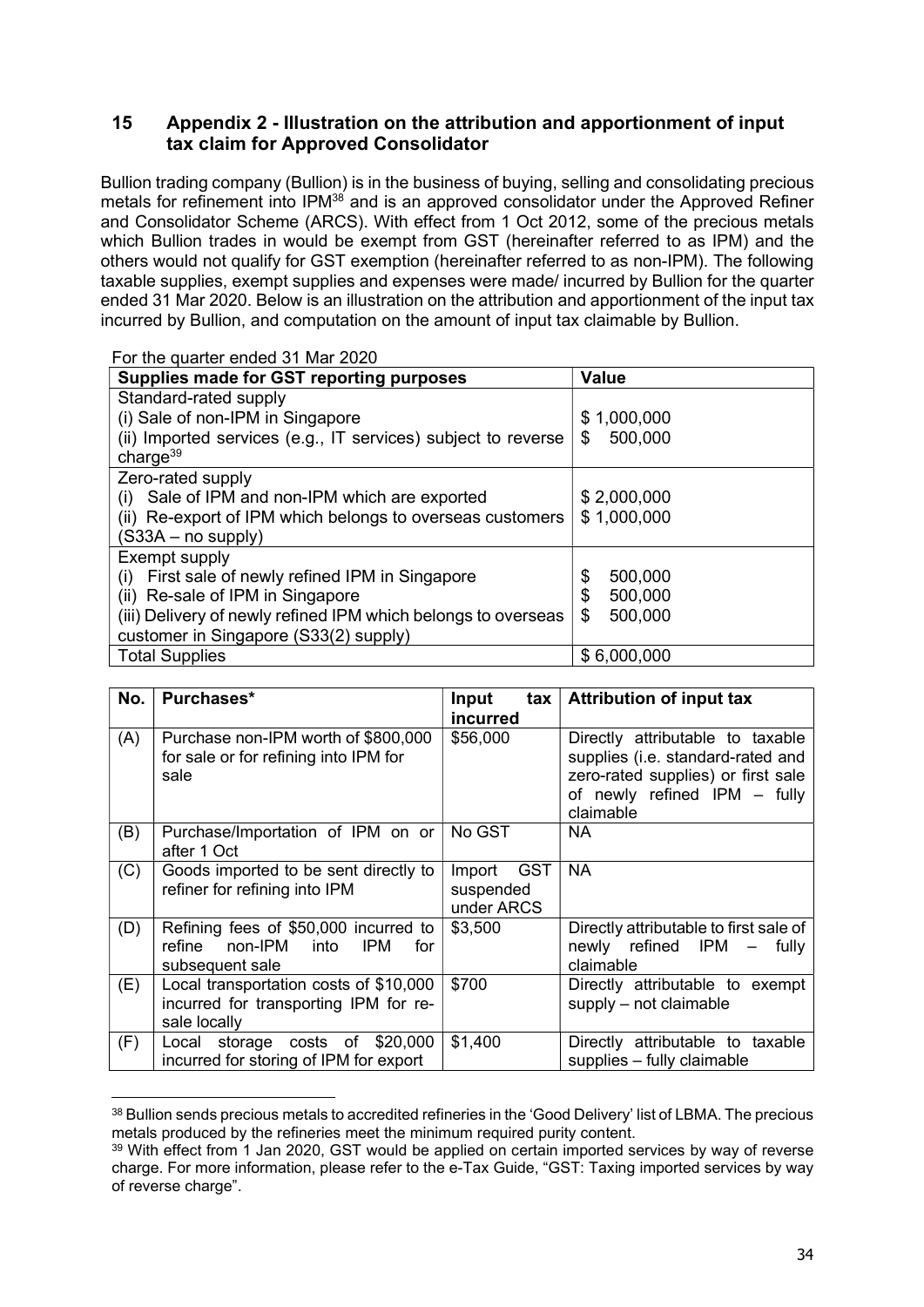| (G) | Local transportation costs of \$10,000      | \$700    | Residual input tax $-$ subject to      |
|-----|---------------------------------------------|----------|----------------------------------------|
|     | incurred for sale of IPM and non-IPM        |          | apportionment                          |
| (H) | Rental for office space of \$500,000        | \$35,000 | Residual input tax $-$ subject to      |
|     |                                             |          | apportionment                          |
| (1) | Legal fees of \$50,000 incurred for the $ $ | \$3,500  | Input tax directly attributable to     |
|     | issuance of shares                          |          | the making of regulation 33            |
|     |                                             |          | exempt supplies                        |
| (J) | Imported services (e.g., IT services)       | \$35,000 | Residual input $tax^{41}$ – subject to |
|     | subject to reverse charge <sup>40</sup>     |          | apportionment                          |

\*Value of purchases is exclusive of GST.

#### Amount of input tax claimable:

Input tax attributable to taxable supplies and first sale of newly refined IPM

- $= (A) + (D) + (F)$
- $= $56,000 + $3,500 + $1,400$
- $= $60.900$

#### Residual input tax attributable to taxable supplies:

| Residual input tax |  | Input tax incurred for the<br>making of regulation 33<br>exempt supplies |  | Value of taxable supplies + value<br>of first sale of newly<br>refined IPM |
|--------------------|--|--------------------------------------------------------------------------|--|----------------------------------------------------------------------------|
|--------------------|--|--------------------------------------------------------------------------|--|----------------------------------------------------------------------------|

 $\Delta$ 

Value of total supplies

 $= \{ (G) + (H) + (I) + (J) \} \times \{ $3,000,000 + $500,000 \}^{42}$ \$4,500,000<sup>43</sup>

 $=$  (\$700 + \$35,000 + \$3,500 + \$35,000) x 78%<sup>44</sup>

 $= $57,876$ 

<sup>&</sup>lt;sup>40</sup> The claiming of input tax on imported services subject to reverse charge would follow the normal input tax recovery rules. Imported services that are directly attributable to taxable supplies do not fall within the scope of reverse charge and therefore, businesses would not incur any input tax on such imported services. However, this exclusion of imported services that are directly attributable to taxable supplies is only applicable to businesses that are not prescribed a fixed input tax recovery rate or on special input tax recovery formula to be applied on all input tax claims. For more information, please refer to the e-Tax Guide, "GST: Taxing imported services by way of reverse charge".

<sup>&</sup>lt;sup>41</sup> Input tax incurred on the imported services (eg. IT services) in this instance is treated as residual in nature, as it is incurred for the overall running of the business and cannot be directly attributable to either taxable supplies or exempt supplies.

<sup>42</sup> Exclude the value of export of IPM of \$1,000,000 which belongs to overseas customers and value of imported services subject to reverse charge of \$500,000.

<sup>&</sup>lt;sup>43</sup> Exclude the value of IPM of \$1,000,000 re-exported which belongs to overseas customers from the apportionment formula and value of imported services subject to reverse charge of \$500,000.

<sup>44</sup> The ratio (\$3,500,000/\$4,500,000) should be rounded off to the nearest whole number, i.e. 78%.